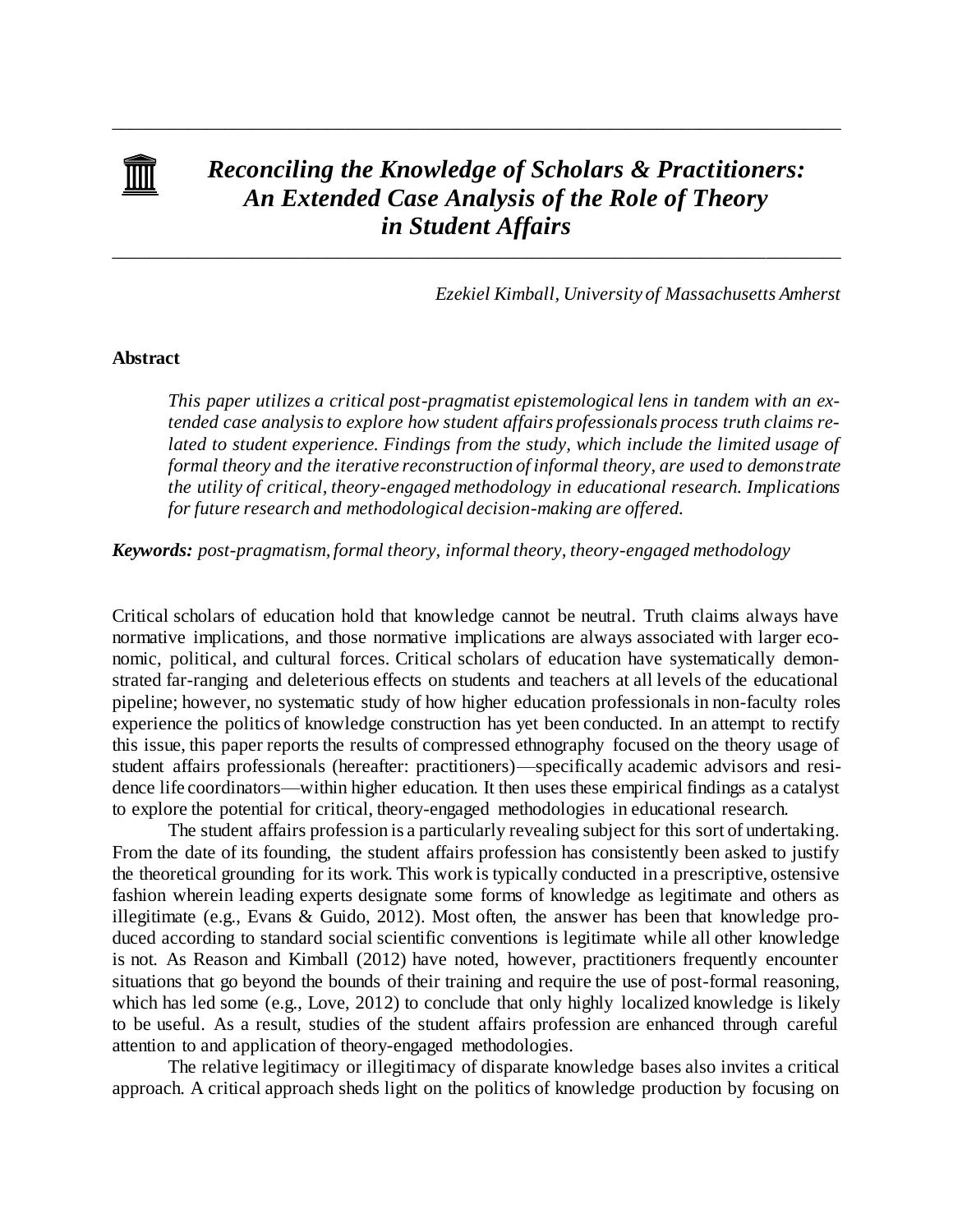what truth claims practitioners actually value in practice and how those truth claims were produced. To that end, I utilize a critical post-pragmatist epistemology (CPPE; Rorty, 1990; 1999) as the interpretive lens with which to understand findings arising from an extended case analysis (ECA: Burawoy, 1991; 1998). Both approaches reframe well-established modes of inquiry— American pragmatism and ethnography respectively—through the lens of critical theory. In this paper, I demonstrate the utility of both CPPE and ECA using empirical results originating from a study that addressed the following research question: What truth claims do practitioners employ in constructing their understanding of student experience?

The empirical results emerging from this work serve to highlight the potential for the application of critical, theory-engaged methodologies in educational research. Specifically, CPPE served as a useful lens for examining the production, use, and revision of truth claims by practitioners while ECA allowed for the testing of specific predictions emerging from existing theoretical knowledge—in this case, four predictions derived from Reason and Kimball's (2012) theoryto-practice model. Given the importance of both CPPE and ECA to the overall aims of this paper, I begin by describing both. During the discussion of ECA, I also provide a brief overview of the design and methods of the study described throughout the remainder of the paper. I then review relevant literature related to theory use in student affairs. This discussion of literature serves to demonstrate how specific, testable theoretical predictions are created and then function within the methodological framework provide by ECA. Following this discussion of theory and literature, I then share limited findings from my study of practitioners. These findings highlight the way that theory is utilized as well as its connection to practice and thereby demonstrate the utility of both CPPE and ECA as part of a critical theory-engaged methodology in educational research.

## **Critical Post-Pragmatist Epistemology**

CPPE begins from the assumption that the experience and understanding of individuals are inseparable (James, 1907/1981; 1909/1978). According to the pragmatic conceptualization of reality, the most fundamental impulse for people is to produce narratives that account for their experiences. Each day, experiences bring new ideas into conflict with existing narratives. These new ideas must then be accepted as truth and assimilated into the way the world is understood, deconstructed into constitutive elements in order to reconstruct present understandings, or rejected in favor of past understanding. Consequently, for pragmatists, knowledge is constantly in flux; as new truth replaces old, change is the only guarantee.

As the anchor for a philosophy of social science, pragmatism's focus on the processural interactions of experience, interpretation, and assimilation account for disciplinary decisions about what constitutes legitimate knowledge. Kuhn (1962/1996) demonstrates that scientific knowledge is paradigmatic—that is, the result of a set of shared conventions regarding problem selection and techniques—and that often judgments of truth are made based more on consistency with that paradigm than on coherence to empirical observations. However, truth claims do evolve over time, and philosophers of science can impose a retrospective judgment of movement toward some referent. This movement can be accounted for only by treating the truth claims themselves—not the normative conventions of science—as paradigmatic (Fine, 1996).

The rules of science as a form of paradigm recede further when examining the actual behavior of scientists, which is often unscientific (Feyerabend, 1975/2010); instead of being seen as objective, science becomes very human. Given its focus on other human beings, social science encounters this issue even more acutely. Experiencing what Giddens (1984) has called the "double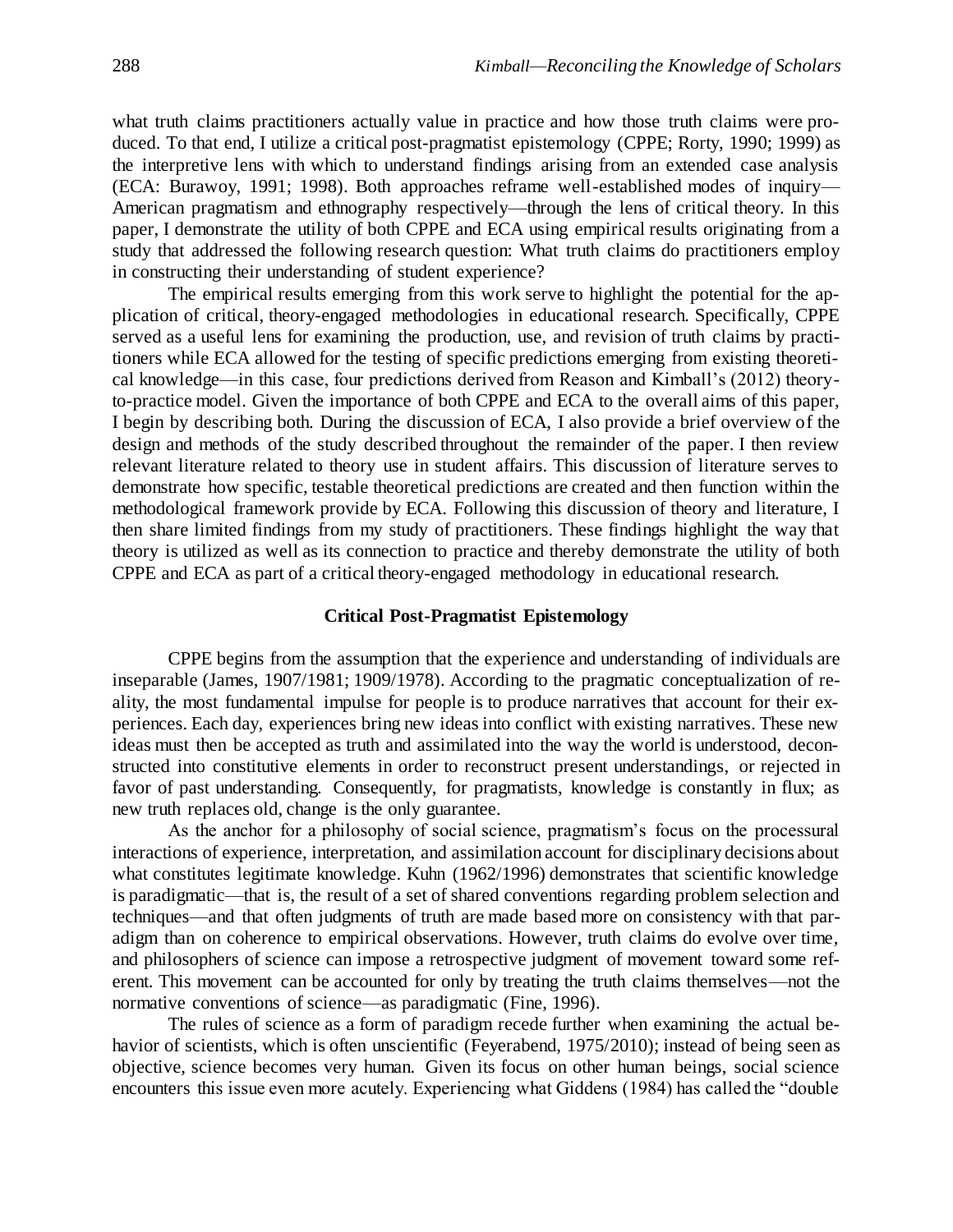hermeneutic," social scientists study processes in which they themselves are participants and produce results that have the potential to alter the processes they study. As a result, social scientific knowledge and methods are produced in a state of praxis in which the researcher, research subjects, methods, and findings interact in myriad ways. Building on this observation, a critical philosophy of social science highlights the extent to which this field of praxis is inseparable from the actual interpretive judgments of social scientists (e.g., Bourdieu, 1971/1977; Habermas, 1963/1973). Post-pragmatists take this understanding of the social sciences to its logical conclusion—suggesting that the social sciences have erroneously followed the example of the natural sciences believing them to be a road to objectivity (Rorty, 1990). For post-pragmatists, however, not only can that objectivity never exist, but its pursuit also leads to negative consequences (Rorty, 1999). All truth is highly contextual, and only problems of practical significance are worth pursuing (Rorty & Engel, 2007). For Rorty (1999), this emphasis on actual human impact is also consistent with a larger, critical agenda for social change.

As an epistemological lens for the study of the theory use of practitioners, CPPE offers several noteworthy advantages. First, by destabilizing the relationship between truth claims and objectivity, CPPE makes space for the multiple forms of theory utilized in the student affairs profession. It further makes no normative judgment regarding the relative values of each—allowing a methodological sensitivity to the utility of that knowledge use. Second, given this focus on utility, CPPE is sensitive to the relationship between individuals, environments, and the research process. It therefore offers several different hermeneutic relationships (individual-environment, individualresearch process, and environment-research process) that can help to surface findings. Finally, in rejecting the belief in objective truth, CPPE is suitable for use with a research design intended to produce scholarly knowledge in atypical ways, as is the case with a research design based on ECA.

## **Extended Case Analysis as Research Design**

The study reported in this article employed ECA as proposed by Burawoy (1991; 1998; 2009) and modified by Eliasoph and Lichterman (1999). As conceptualized by Burawoy (1998), ECA is a mechanism for refining formal theories. Beginning with an existing theory base, ECA compares what existing theory would predict to empirical data derived from a detailed study of one or more cases. Observations that are unexplained by existing theories become the basis for proposed modifications to those theories. Importantly, Burawoy (1998) does not claim that these modifications are "valid" or "true" according to the conventions of social science. Instead, they represent a composite form of theory that accounts for both scholarly and practical knowledge that emerges from, but exists in parallel with, social scientific knowledge until such time as future research can resolve the conflict. In short, discrepant observations surfaced by the ECA are intended to structure future research and problematize existing theories rather than to be treated as the empirical truth. As a result, ECA is capable of resituating the epistemological and methodological foundation for social science research. To that end, Burawoy (2009) notes:

…the extended case method [is] defined by its four extensions: the extension of observer into the lives of participants under study, the extension of observations over time and space; the extension from microprocesses to macroforces; and, finally, and most important, the extension of theory. Each extension involves a dialogue: between participant and observer, between successive events in the field, between micro and macro, and between successive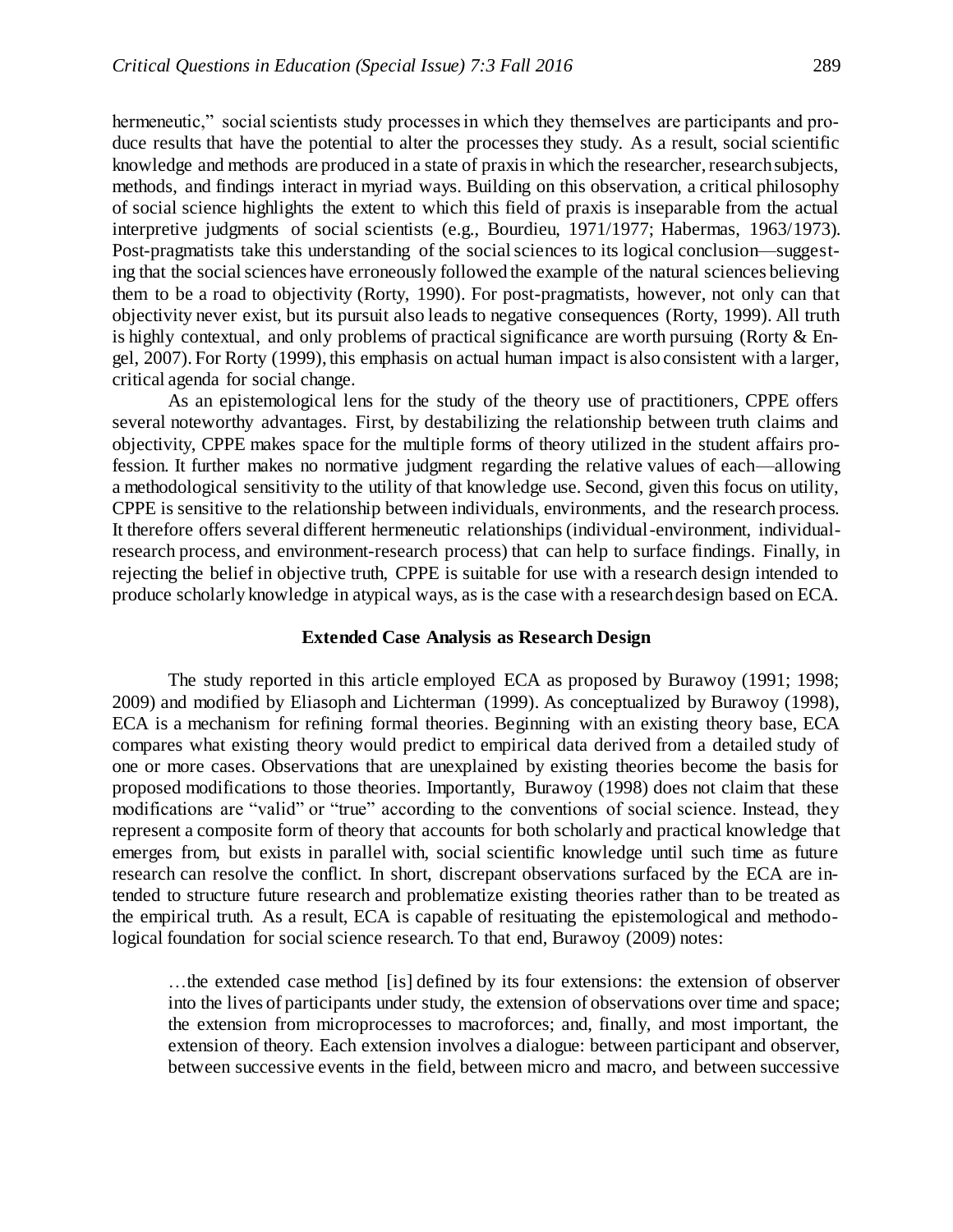reconstructions of theory. These dialogues orbit around each other, each in the gravitation field of the others. (p. xv)

This fundamentally dialogic understanding of research means that ECA views knowledge as a social production; sees the hermeneutic function of knowledge as its applied function; and treats praxis as inherently implicated in the research itself. Consequently, theories constructed in this way can bridge the gap between informal (Love, 2012) and formal theory (Evans & Guido, 2012). Insights can then be taken into account in future empirical and theoretical work.

As stated by Burawoy (1991), ECA "seeks generalization through reconstructing existing generalizations, that is, the reconstruction of existing theory" (p. 279). Researchers employing ECA begin by surveying existing theoretical descriptions of the phenomena they plan to observe. They then compare the forecast provided by existing theory to data derived from sustained engagement with relevant observations. Described in greater detail below, the study reported in this paper responds to theoretical predictions generated by Reason and Kimball (2012) in a model of theory-to-practice conversions in student affairs.

By convention, ECA relies on ethnography as an overall framework for its research since it is focused on the intersection of individual lives and social structures (Burawoy, 2009). Further, the naturalism and holism incumbent in ethnographic approaches minimizes the potential that theoretical predictions might unduly shape the perceptions of the researcher by allowing discrepancies between the theoretical and the real to emerge. While ECA has most often been used to study theories of the middle range—accounting for social institutions like factories and school—Eliasoph and Lichterman (1999) argue that ECA can also be employed to focus on cultural processes and individuals. In the study described in this paper, having a specific focus on how practitioners make meaning of disparate truth claims about student experience required a more person-focused set of methods than ECA typically entails. As such, the study is best thought of as an interview study residing within the overall framework of a compressed ethnography (Jeffrey & Troman, 2004). These divergences from the normative application of the ECA serve to further highlight the role of researcher's reflexivity in critical, theory-engaged methodologies.

#### **Participants**

This study utilizes a comparative multi-case design, which Burawoy (2009) suggests is appropriate when looking for divergences in theoretical utility across settings. Participants were drawn from the staff of Central University, which enrolls more than 25,000 undergraduate students. Student affairs work at Central University is highly decentralized: departments, colleges, and the central administration share responsibility for the delivery of student services. Consequently, practitioners working in different functional areas under different supervisory structures might have divergent training and experiences. To maximize the potential for comparison, I selected staff from residence life and academic advising—two student affairs units with widely divergent portfolios of work.

At Central University, residence life operations are organized into several "areas" that serve targeted student populations. In the Commons, the area from which I recruited participants, six full-time practitioners worked with a large support staff to provide housing to approximately 4,000 sophomores or juniors. I employed a convenience sampling strategy wherein potential participants contacted me following a neutral announcement from their supervisor. Five practitioners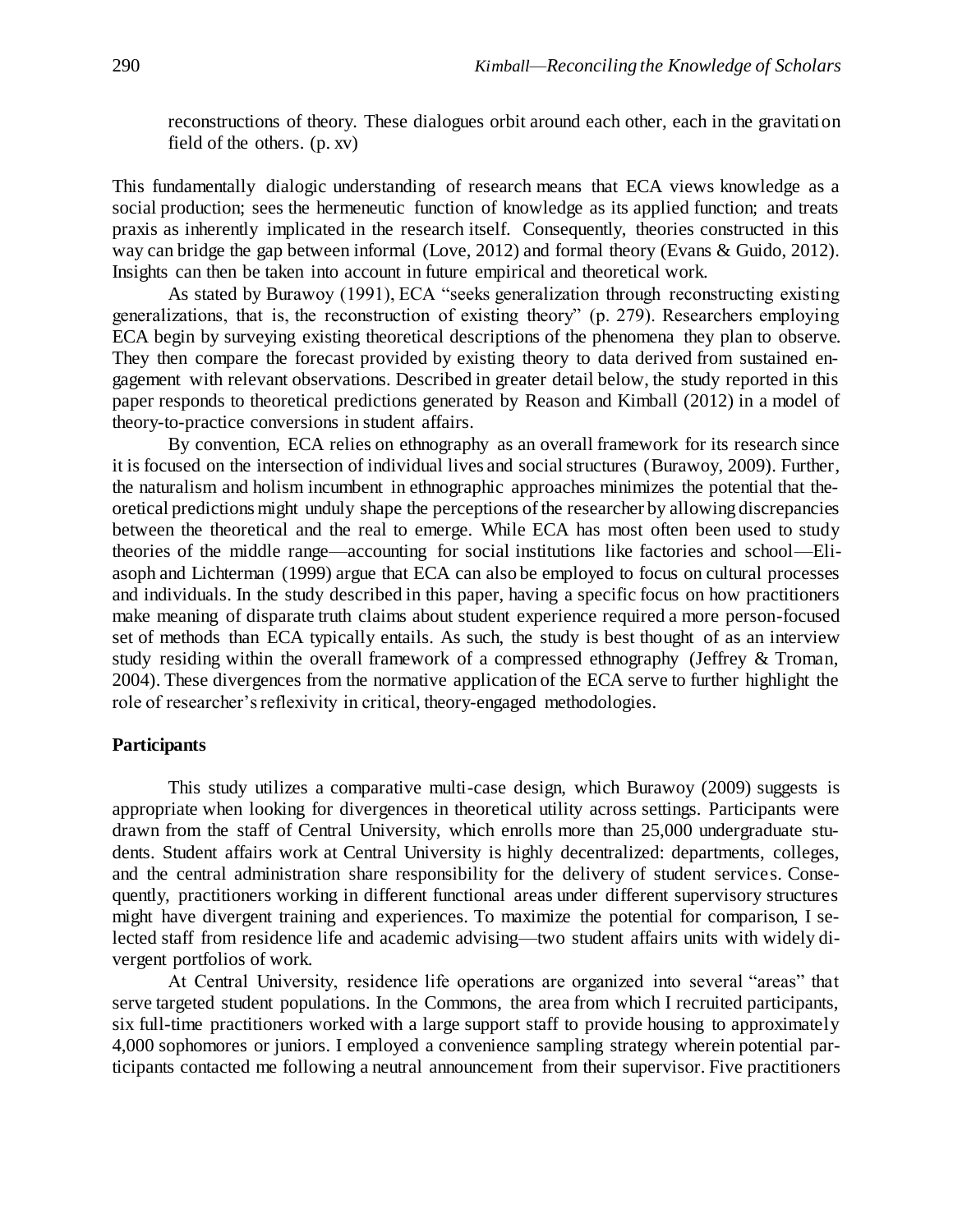in residence life responded to this announcement. After follow-up conversations to explain research design, three practitioners (Hughes, Alice, and Barbara) confirmed their willingness to participate.

Academic advising operations at Central University are operated by each academic administrative unit. The School of Management and Information Technology, the site where I conducted my research, has an enrollment of approximately 5,000 students and employs 15 full-time academic advisors. Again, utilizing a convenience sample, I made a presentation to the advising staff and asked interested individuals to contact me to express an interest in participating. Six advisors (Lisa, Jean, Marie, Linda, Brenda, and Tom) chose to participate.

By recruiting participants from a college's office of academic advising and the central student affairs division's residence life office program, I created the potential for controlled comparison (Maxwell, 2005). For the purpose of analysis, I treated each individual practitioner included in this study as a unique case while aggregating cases based in similar contexts (i.e. advising cases and residence life cases) as part of the same analytic units. In this regard, my study differs from a standard application of ECA in terms of its scope—providing findings both about individuals and the larger theory base in question (Eliasoph & Lichterman, 1999).

## **Data & Methods**

As noted above, this study incorporated an interview study into the overall framework of a compressed ethnography. At the residence life office, I conducted approximately 40 hours of participant observation—including time spent shadowing Hughes, Alice, and Barbara; observations of office operations; and general observations of The Commons. Roughly 55 hours of participant observation research were also conducted in the academic advising office. This data collection included shadowing most of the participating advisors; observations of office operations; and general observations of the School of Management and Information Technology. I documented all participant observation utilizing both informal jottings (which included notes intended to provoke my recollection of events and ideas) and more formal fieldnotes (which included reflexive observations, notes on emergent themes, and more fully elaborated narrative descriptions). Document analysis supplemented my direct observation and was utilized to produce a greater understanding of context (Smith, 2006).

Each participant also took part in two interviews. Interviews averaged 75-90 minutes. Initial observations were recorded utilizing hand-written notes and a digital audio recorder. Based on participant observation and document analysis, initial topical codes were produced for the field notes and used to refine a loosely-structured protocol for the first interviews. The first interview included questions related to participant backgrounds; theory use; understanding of student experience; definition of learning and development; and their professional role. The second interview was utilized as a form of member-checking and to test understandings developed from both observation and the initial interview. The second interview included questions related to scenarios that had been observed by or related to the researcher during data collection (e.g. a student who was not adjusting socially; a student who was over-committed; a student who was in the "wrong" major; and a student moving through a conduct or judicial process); preliminary findings; and the social context of their work. In the second interviews, participants were also asked to respond to an emergent model of student learning and development that was based on first interview responses.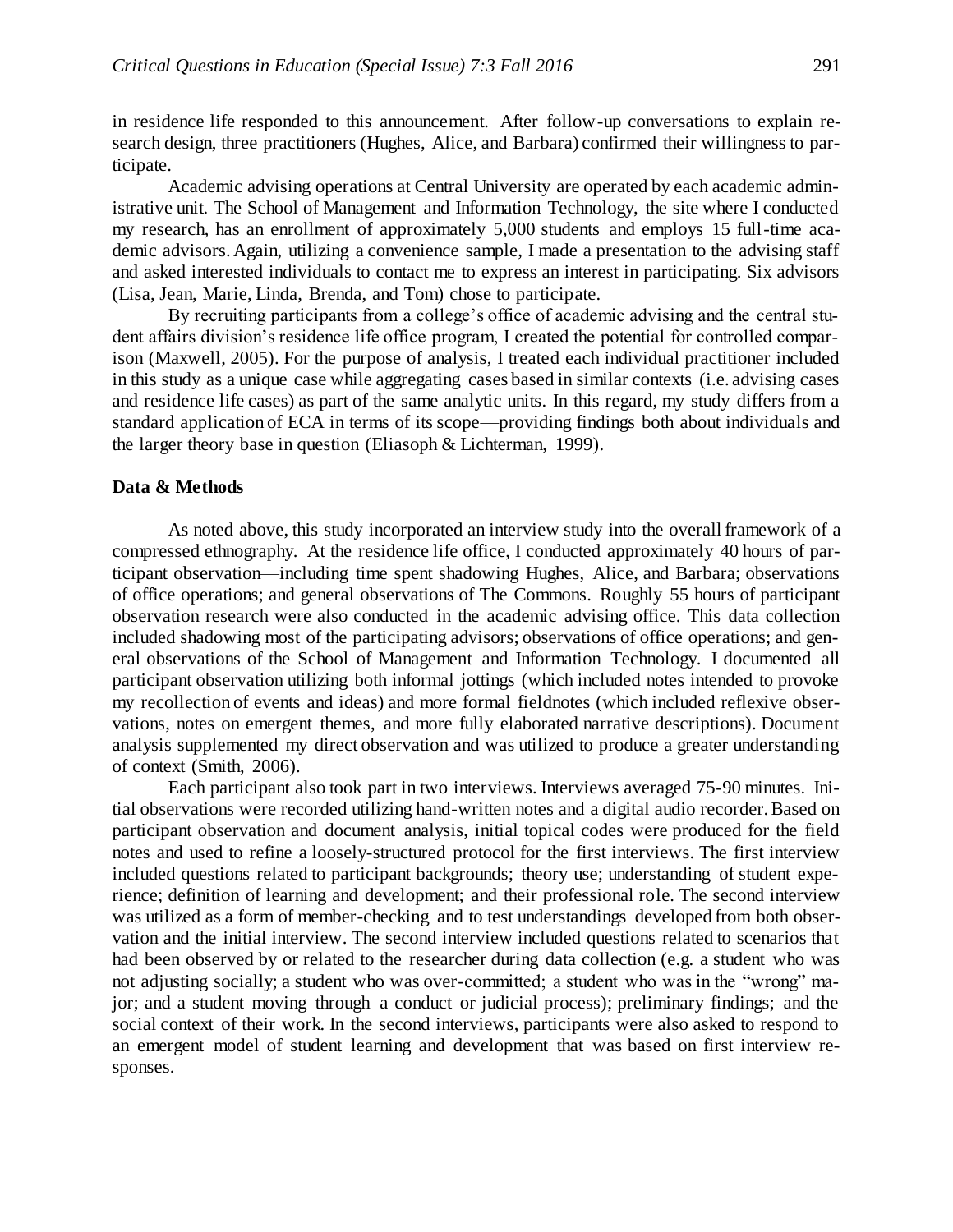# **Analytic Strategy**

All coding and analysis was completed in Atlas.ti. As data were collected, an abductive approach to analysis was employed by—holding cases and theories up against one another to see how theories might be reconstructed to take into account the lessons of practice (Alvesson & Sköldberg, 2009; Burawoy, 1991). Data was frequently and continually reexamined and recoded through the lens of new findings. A cut-and-sort coding method was used to associate excerpts of interviews or field notes with an open or in vivo code and then to determine the extent to which similar meaning was inscribed elsewhere in the study (Bernard & Ryan, 2010). Similar open and in vivo codes were grouped once again to produce an emergent code defined by the range of initial codes. Related emergent codes were clustered into code "families" that included similar, divergent, and related meanings. Based upon these code families, the themes described in the "Findings" section were created.

While it is relatively common to suggest that key themes emerge from the data (Murchison, 2010), it is not an accurate description of how the ECA works: by design, the researcher's perspective and the conceptual framework shaped the final analysis as suggested by Burawoy (1998). Throughout the analysis process, I compared emergent codes, code families, and themes to the Reason and Kimball (2012) model and to other relevant literature as appropriate. In doing so, I sought both coherence with and divergence from existing theory. These observations then informed both my future analysis and my re-analysis of previously coded work. While to some extent intrinsic to ECA, this iterative, reflexive process also stems from the use of a CPPE. Its insistence on utility rather than truth as the central concern of knowledge production means that CPPE is capable of holding open tensions between expectation and observation during data collection while also being well-suited for reconciling those contradictions during analysis.

## **Reflexivity**

In qualitative research, the researcher is the instrument. This poses a series of interpretive challenges for both the researcher and the reader. As such, I maintained a practice of writing regular reflexive memos about my own behavior and thinking throughout the data collection and analysis process (Alvesson & Sköldberg, 2009). I also utilized the second interview to share my preliminary findings with participants; asked them to comment on the sections of my analysis that they had most informed; and shared an emergent model with them—again asking for comments. In this way, I attempted to create "common ground" with participants. I also employed triangulation— utilizing multiple data collection techniques— and peer debriefing in order to enhance further the trustworthiness of my research results.

In order to facilitate the creation of "common ground" with readers of this research, I have tried to be as explicit as possible—given the space constraints posed by the medium—about the design choices that I have made. Additionally, through the analysis section, I provide extended descriptions and excerpts of the data upon which various analyses are based (Geertz, 1973). Further, I remind the reader that I not making a traditional claim of validity or generalizability as is now common in case study research (George & Bennett, 2005; Yin, 2008). Instead, as with Burawoy (2009), I believe that the research findings discussed subsequently represent only the beginning of a scholarly and practical conversation wherein meaning will be inscribed, contested, and reinscribed. Theoretical reconstructions produced via ECA are intended to structure future research. Until that time, however, they exist in an epistemological space uncommon in social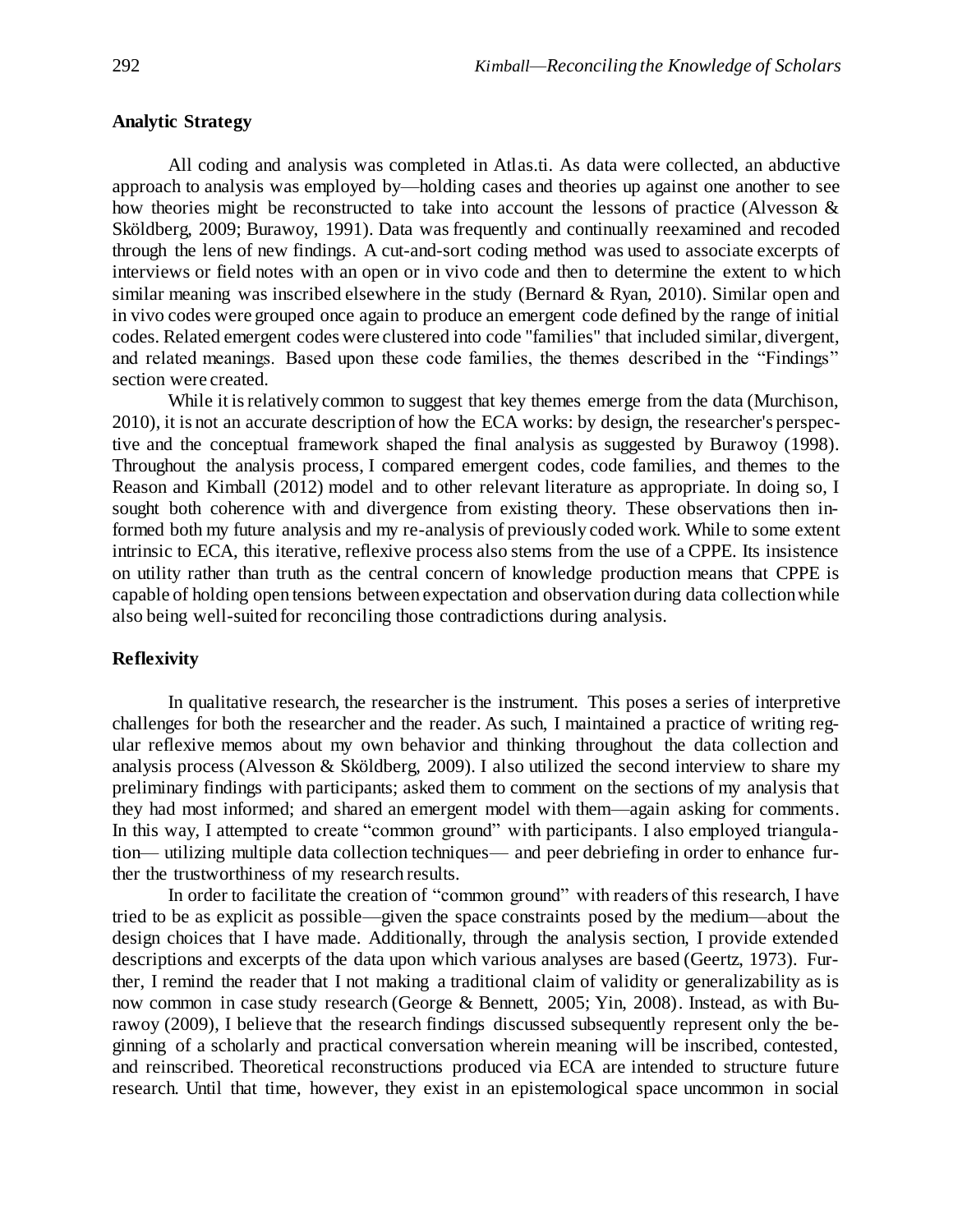science: they are useful but not true. They are useful to the extent that they can serve to structure both scholarly and practical action, but they do not conform to the norms of social scientific knowledge production. Simultaneously, the theories that were subject to reconstruction remain true according to the norms of social science—even while they may already have been falsified in a practical context and thereby limited in utility. Given the temporary incommensurability of the theories refined through ECA and the theoretical reconstruction produced by ECA, a CPPE helps reconcile the multiply signified truth claims inherent in critical, theory-engaged research that itself examines the nature of theory.

## **Truth Claims in Student Affairs Practice**

Both CPPE and ECA serve to highlight that there can be multiple, competing truth claims within a discourse of scholarly or practical significance. As highlighted in the discussion of CPPE, these problems can be particularly pronounced when the scholarly or practical problems under discussion are human-focused (Giddens, 1984). ECA provides a means to identify but not fully reconcile these divergences. In point of fact, these divergences are remarkably difficult to resolve. In the case of student affairs practice, they have heretofore proven to be irreducible: higher education researchers have long-lamented the problematic interface between scholarship and practice, but to date, there has been limited progress in resolving the separation. For example, Keller (1998) notes that scholarship is often of limited scope and utility. In a survey of higher education administrators, Kezar (2000) found that many held a similar view—noting that practitioners were more likely to utilize research that: 1) arose from questions that were proposed by other practitioners, 2) directly addressed issues of practice; and 3) utilized ideas and research techniques that were accessible to them. Kezar (2000) therefore concludes that an engaged, scholarly praxis wherein scholars and practitioners collaborate in the selection and execution of research is needed. To further understand what an engaged, scholarly praxis might look like, I next provide a description of several different types of theories that operate within student affairs, describe the practical significance of the divergences between these theories, and then discuss a synthetic model for reducing the differences between them.

## **Formal, Informal, and Implicit Theory**

An engaged, scholarly praxis is also the crux of Parker's (1977) distinction between "formal" and "informal" theory. Formal theory accords with the scholarly understanding of theory development described above. It is produced and validated primarily through rigorous social science methods. Relevant research questions are seen as arising principally from the logically continuous body of scholarship that preceded a given study (Kuhn, 1962/1996). Such a theory is designed principally to have predictive power; it is held to be true until such time as it might be demonstrated false or another theory is shown to be more predictive (Popper 1959/2002). In contrast, informal theory emerges directly from human experience (James, 1907/1981; 1909/1978). Formal theories often contribute to informal theory development but so too do interactions with students; personal values, beliefs, and assumptions; and an understanding of relevant institutional factors. Thus, informal theories are far more eclectic than formal theories; since they are intended to serve as heuristic devices, they are evaluated primarily on their utility and flexibility.

As Bensimon (2007) notes, however, Parker's (1977) separation of truth claims into formal and informal theory obscures the potentially negative implications of the gap between scholarship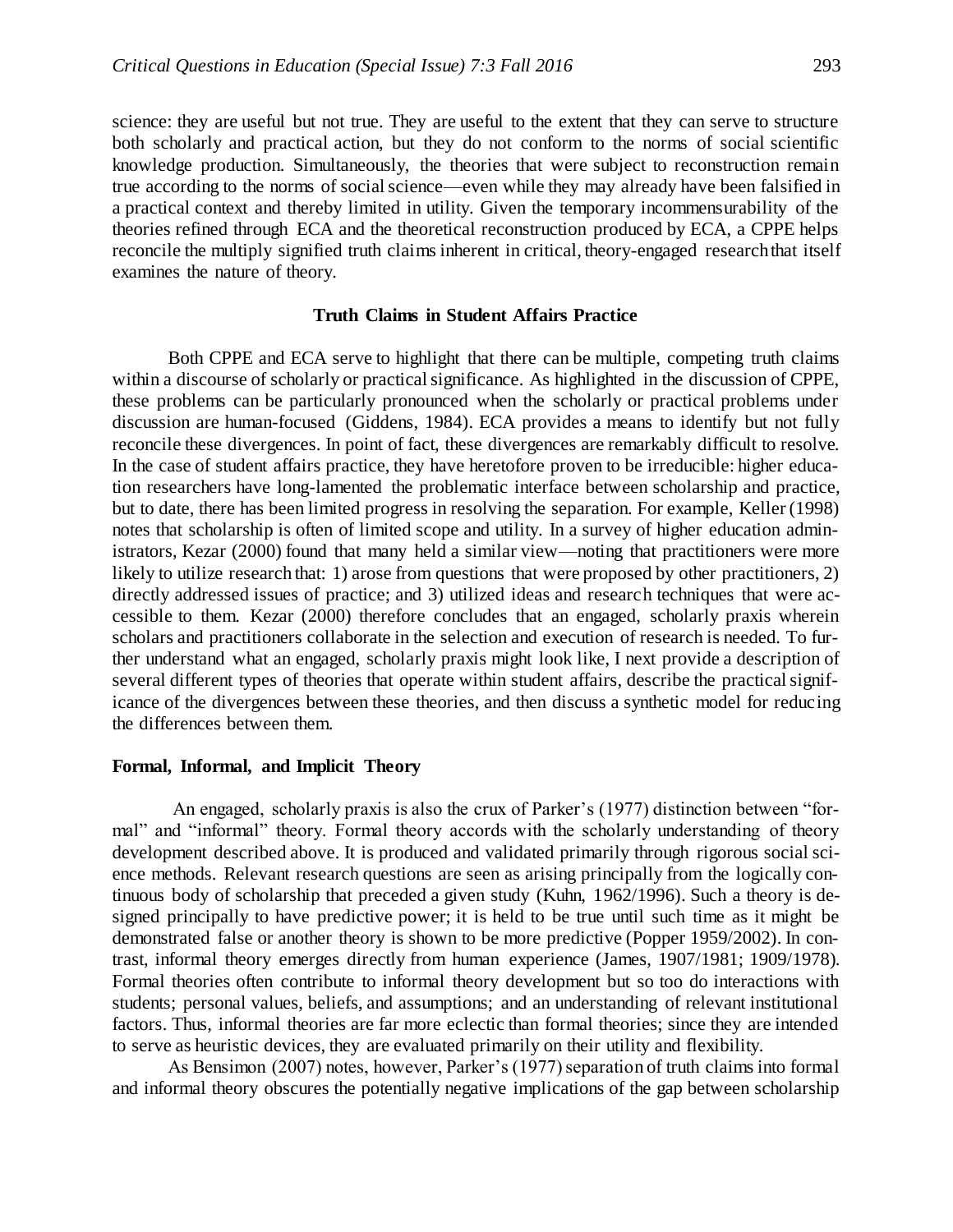and practice. Proposing the term "implicit theory" to describe uncritical acceptance of assumptions about student experience, Bensimon (2007) suggests practitioners may be unaware of the truth claims that they have internalized. Thus, Bensimon (2007) argues that scholars have an ongoing obligation to attend both to the implications of their work for practice and to practitioners. A lack of this sort of attention leads to the creation of implicit theories, which are based on casual assumptions about student behavior rather than critical consideration of scholarly knowledge. As a result, Bensimon (2007) suggests the need both for a careful examination of implicit theory and for a formal theory that is more practical.

This seeming incommensurability of implicit and informal theory relative to formal theory earlier leads Bloland, Stamatakos, and Rogers (1994) to dismiss most student affairs research as meaningless and argue that such studies did more harm than good. Though never the dominant point of view among scholars, theory-to-practice conversions have been increasingly problematized over time (see Reason & Kimball, 2012). In a recent synthesis of these views, Love (2012) holds that most theories of student development do not conform to standard social science definitions of theory and further suggests that theoretical knowledge of student experience would not prove particularly helpful even if it did exist. The focus of student affairs work, Love (2012) argues, is more appropriately the individual student or small groups of student. At this level of application, student development scholars have long held that formal theory breaks down (Parker, 1977; Bloland et al., 1994). Instead, Love (2012) suggests that practitioners need ways to integrate their understandings of student experience with information provided by a variety of sources including scholarly literature that suggests important "guiding concepts" (Reason & Kimball, 2012). While these guiding concepts might be based on something called theory, Love (2012) suggests that contextualizing them in practice strips them of any pretension to universality—a key part of the definition of formal theory.

Writing in response to Love (2012), Evans and Guido (2012) suggest that practice is inevitably informed by theory whether so labelled or not: the issue is how formal an approach to theory we ought to adopt. Advocating for a highly formalized approach, Evans and Guido (2012) hold that the use of informal theoretical approach advocated by Love (2012) is likely to introduce untested and potentially problematic assumptions. In this way, they suggest that informal theory is impossible to distinguish from Bensimon's (2007) implicit theory. They suggest instead that it is only via the aspiration to formal theory, even if executed in imperfect ways, which practitioners can safeguard against this sort of error.

## **The Reason and Kimball (2012) Model**

Though not a part of the exchange between Love (2012) and Evans and Guido (2012), Reason and Kimball (2012) responded to the issues raised by both pieces. Finding a middle ground between the two positions, Reason and Kimball (2012) argue that while theory application may be problematic at present—as suggested by Love (2012)—its utility can be greatly enhanced through the use of a structured process designed to situate formal theory within an institutional context, produce informal theories based on both formal theories and that context, and then create strategies for practice. Their model can thus also be seen as a response to Evans and Guido's (2012) call for a direct connection between theory and practice. As such, this study thus utilizes an ECA to explore these varied definitions of theory through the synthetic lens offered by Reason and Kimball (2012).

The Reason and Kimball (2012) model holds that there are four elements in a theory-topractice process: formal theory, institutional context, informal theory, and practice. Building in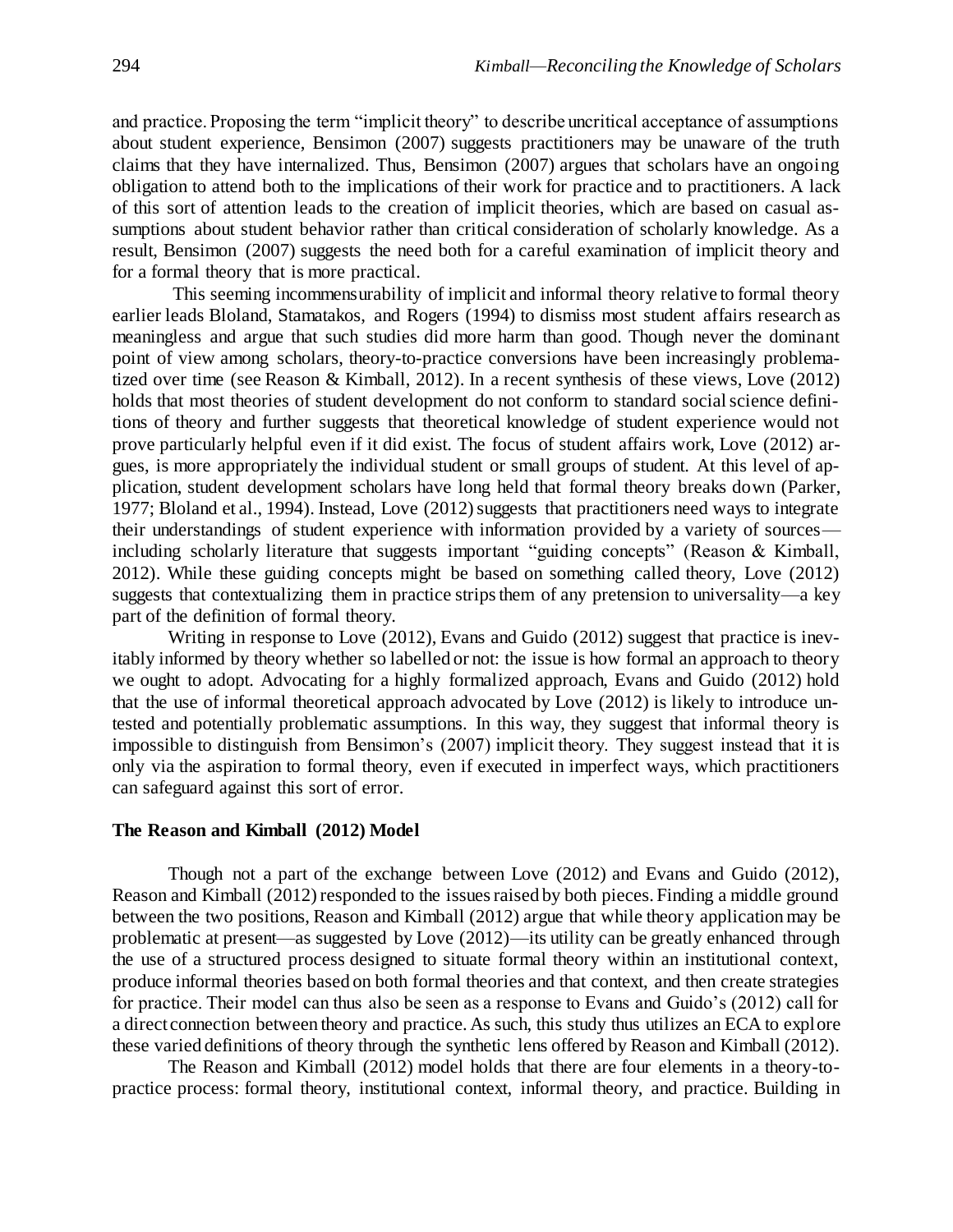two feedback loops, they also suggest that their theory-to-practice model is designed to be selfcorrecting—thereby promoting greater alignment between theory and practice. Their works builds on many prior attempts to model theory-to-practice conversions in both student affairs (e.g., Rodgers & Widdick, 1980; Stage, 1994; Stage & Dannells, 2000) and the human sciences more generally (e.g., Argyris & Schon, 1974; Morrill, Oetting, & Hurst, 1974).

The Reason and Kimball (2012) model begins from the assumption that practitioners require a foundation in the most important historical and contemporary theories of student development. This broad base of knowledge enables practitioners to select appropriate theoretical approaches based upon a variety of contexts—including the level of desired intervention and the institutional context. The institutional context, though missing from many models of theory-topractice, provides an important lens through which formal theories are assessed and adapted. Defining the institutional context quite broadly—and thereby including standard institutional characteristics like Carnegie Class and admissions selectivity as well as the overall understanding of student experience held by the campus community—Reason and Kimball (2012) argue that practice is not a values-neutral activity and is consequently foregrounded by an institution-specific understanding of student development goals. They argue that, at the level of institutional context, practitioners ought to consider: the socio-demographic characteristics of students, the educational objectives of the college, the value commitments they hold, and the extent to which the above align.

At the informal theory stage, Reason and Kimball (2012) hold that practitioners construct the understanding of student experience they "use in their everyday practice" (Reason & Kimball, 2012, p. 18). As they define them, informal theories are "produced based upon the confluence of formal theories, institutional context, and the individual student affairs practitioner's positionality" and are the precursor to practice (Reason & Kimball, 2012, p. 18), which they describe as "the point at which formal and informal theories are translated into specific, concrete behavior with students." Reason and Kimball (2012) also incorporate two feedback loops designed to account for changes in understanding over time. Kimball and Ryder (2014) and Ryder and Kimball (2015) respectively have described the feedback loops as reflexivity and assessment.

As a conceptual framework, the Reason and Kimball (2012) model offers four theoretical predictions useful to the goal of better understanding how practitioners evaluate truth claims: 1) practitioners will use formal theory; 2) practitioners will create contextualized knowledge claims; 3) those contextualized knowledge claims will vary from person-to-person; and 4) there will be variation in both the use of formal theory and contextualized knowledge claims over time as practitioners seek to refine their understanding

## **Findings**

Findings from this study are presented in three themes: 1) use of formal theory; 2) informal theory and contextual truth claims; and 3) uncertain knowledge. The first theme addresses the prediction that "practitioners will use formal theory," which was derived from Reason and Kimball (2012). The second theme addresses the remaining three predictions. The final theme represents an emergent finding concerning the discomfort some participants experienced when asked to share their understanding of student experience. As a result, it draws attention to the consequences of the current way knowledge is produced in student affairs.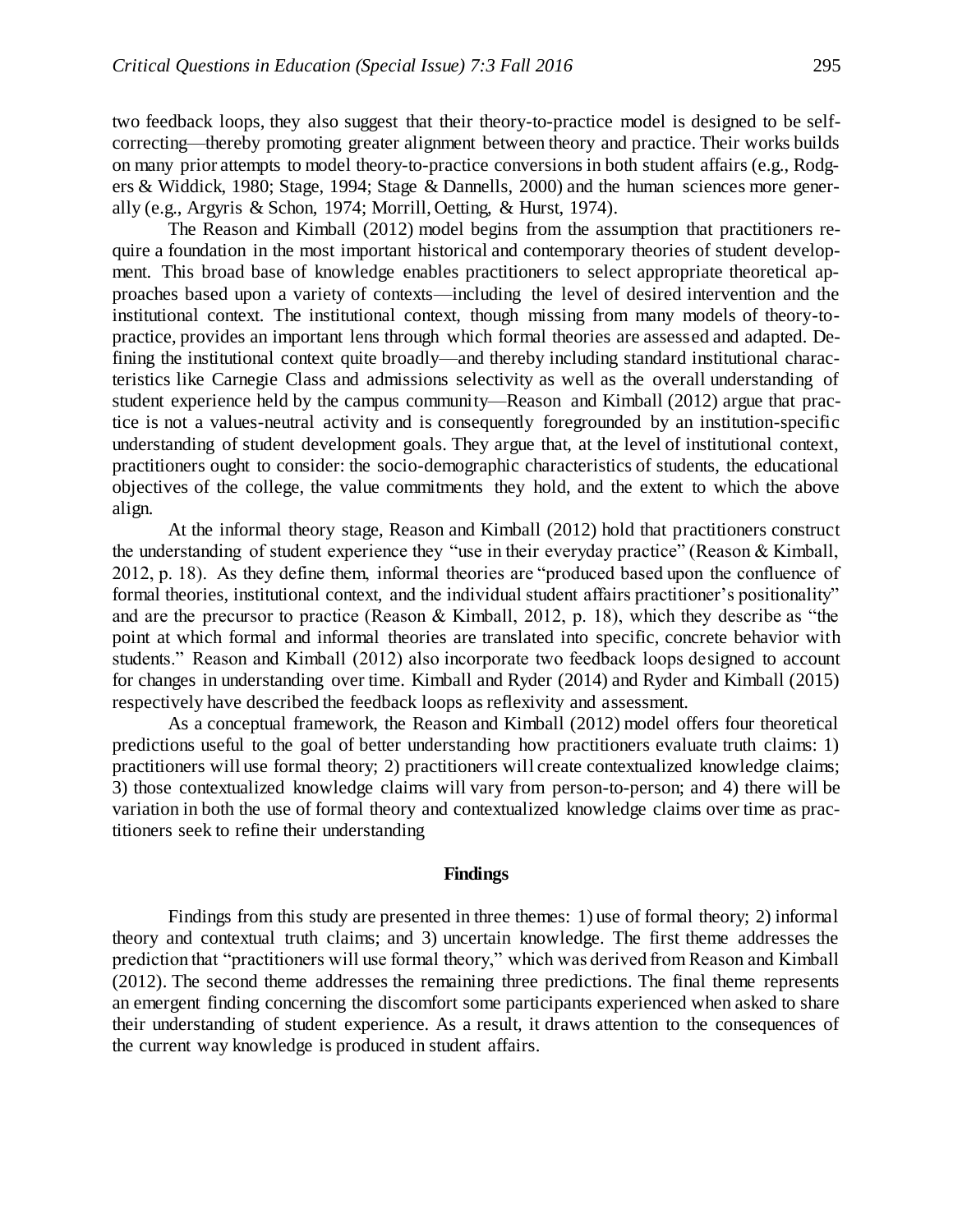# **Use of Formal Theory**

Participants' narratives revealed their complicated relationships with formal theories. At one extreme was a group who either eschewed direct use of theoretical approaches altogether or argued that theoretical bases drawn from other disciplines had greater utility for their work. For example, despite the fact that her graduate training and professional experience had offered her broad exposure to both student learning and development theories, Linda stated when asked about student learning and development theory: "I don't consciously think about those." She did admit, however, that they might function in some background capacity. Alice, who had also received excellent graduate preparation in student learning and development theory, had the strongest negative reaction. In her words:

I don't think this is a field that necessarily requires it. I think a lot of what we teach used to be called common sense and listening to your elders…I come from a really big family, and I think a lot of my perspectives and my values are really rooted in that. When you have [a large] family, there's always somebody not happy with the decision, and somebody's not getting their way. You really have to know how to communicate and so those are all things that I felt like I had before I went to grad school, before I learned student development theory and stuff like that. Some development theory I think is a load of horseshit, and they just need to stop.

Marie found slightly more use for formal theories, but argued for an eclectic approach that incorporated her experience in career counseling. In talking about theory, she also moved seamlessly between different literature and theory bases. Likewise, Jean traced her thinking about how best to manage developmental processes to prior experience managing recovery communities. In effect, both Marie and Jean utilized their academic and professional training to elide the distinction between theory and informal theory and, in so doing, created a more useful theoretical narrative.

Others accomplished this synthesis differently. Brenda attributed her understanding of student experience primarily to her background—noting that her approach stems from her cultural background and more specifically her mother's parenting. In our interviews, Tom frequently referenced his graduate training but did not identity particular concepts with specific theorists. Instead, he noted:

I tend to be one of those people who can take information from anything and kind of apply it in some way…so I found all of it [theoretical approaches] to be fairly useful. I don't try to pigeonhole myself into one particular approach. I think that [all] students are different…so if I can honestly have the same approach with every single student I'm not [going to] be as effective.

Explaining how theory functioned as a background layer, Tom noted that "you get to know pretty quickly some theories are useful in some situations and not so useful in other situations" and that as a result it "definitely helps a lot too just having that background" so that he could fall back on theory as needed. As a result, Hughes stated he tried to focus his work on supporting individual students as they sought to reach their own developmental goals. In this regard, his position echoed that of Alice, a colleague in residence life. Summing up her work with students, for example, Alice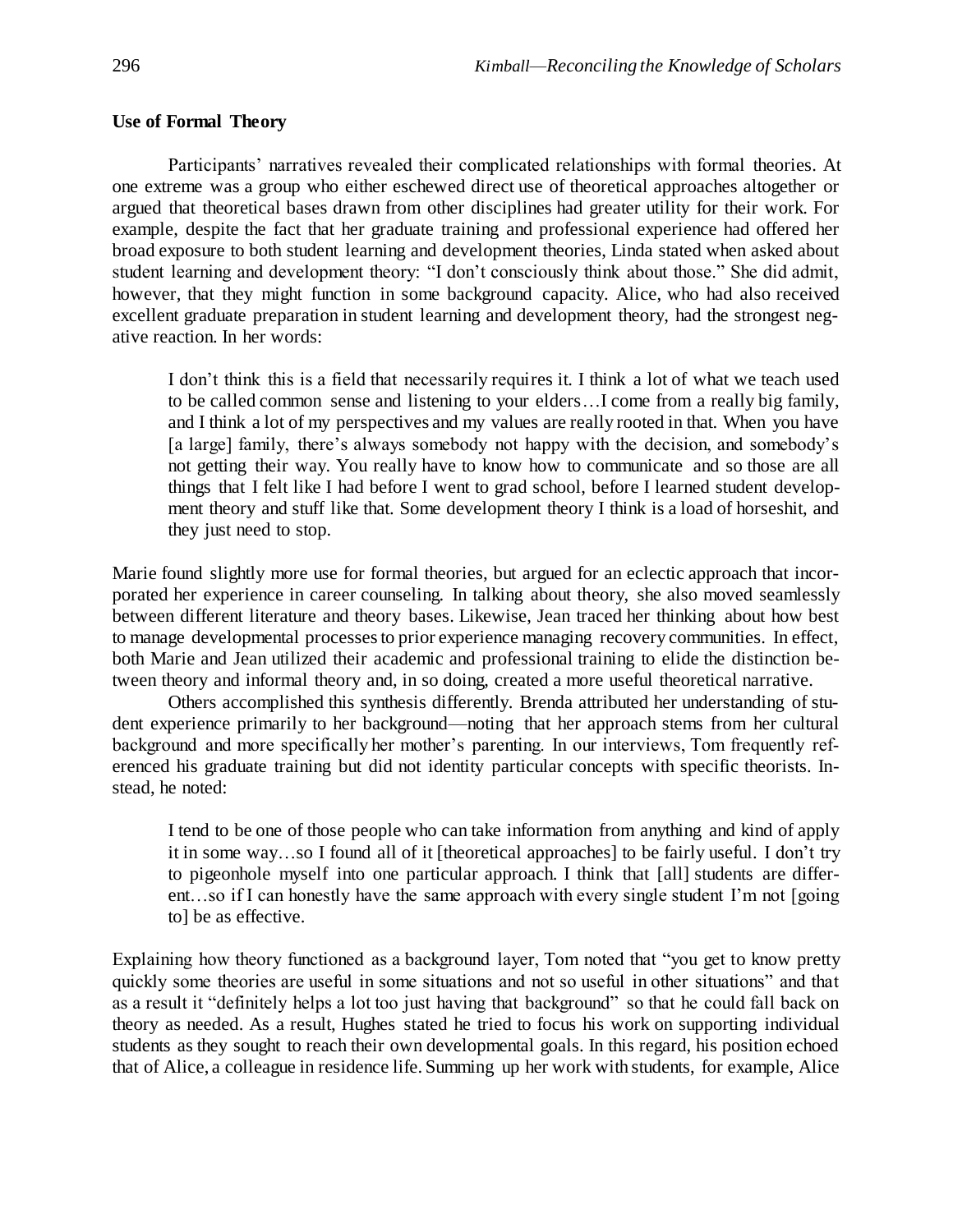noted that every time she works with a student "it's a different person in front of you, so you're never [going to] have the exact same [approach] with each person."

Of the six advisors and three residence life professionals I interviewed, only two described having made explicit use of formal theory. Suggesting that theory use is at least in part the product of institutional culture, Lisa noted that she had frequently utilized strategies based on student development theory when previously working at a medium-sized urban research university "because our dean at the time…did his dissertation in that [area] and just had us working [in] these small work groups and [going] through all the different theories and approaches." While she noted that this experience served as a background for her current work and had produced some desirable outcomes at her prior institution, Lisa also suggested that this did not occur in her current academic advising work. Barbara, the other student affairs practitioner who discussed specific theories, stated that she found that most were not useful, but when asked to identify specific theories that she found problematic, she preferred to focus on an approach that she found useful—thinking about balancing between appropriate levels of challenge and support (Sanford, 1968).

## **Informal Theory and Contextual Truth Claims**

The informal theories demonstrated by academic advisors differed considerably from one another. Ranging from the theoretical eclecticism advocated by Tom to the more directive questioning designed to promote self-actualization of Jean, each informal theory was unique to the advisor. Nonetheless, the informal theories that I observed seemed well-adapted to work with a wide range of students. While some advisors described borrowing parts of their informal theories from other advisors, most acknowledged that their advising practices likely departed significantly from their colleagues. Several advisors, for example, described their commitment to proactive engagement while noting that they were unsure that their colleagues approached their work similarly—with one advisor noting that: "we don't sit on each other's advising sessions so we don't know how each other [advisor works]...[but] we hear rumors from students." Statements such as these seemed to reflect a lack of clarity about how informal theories should be evaluated and validated among the advisors with whom I spoke.

Participants from residence life likewise had highly sophisticated informal theories. Hughes, for example, framed most of his work around the concepts of connectedness and engagement. While Alice also frequently emphasized engagement in our conversations, her informal theory was focused on a respect for the individual student, which led her to emphasize being honest and straightforward. Though she felt strongly that this approach was right for her and worked well, Alice also believed that there was considerable variety in the way that staff at The Commons thought about student experience and admitted that a different informal theory might work better for someone else. Likewise, Barbara indicated that her own informal theory was rooted in the belief that there was a "sort of similarity" between her own experiences in college and those of her students; as a result, she felt that her informal theory was best understood via her own history. Interestingly, however, Barbara was also the residence life professional who most consistently emphasized the importance of viewing students as both individuals and as members of a group. To that end, she spoke frequently about "assessing the needs of the community" in order to provide a background layer of programming and structure that would be good for the majority of students. Barbara also emphasized that in her work she then took pains to follow-up with individuals or smaller groups to ensure that everyone was having positive experiences.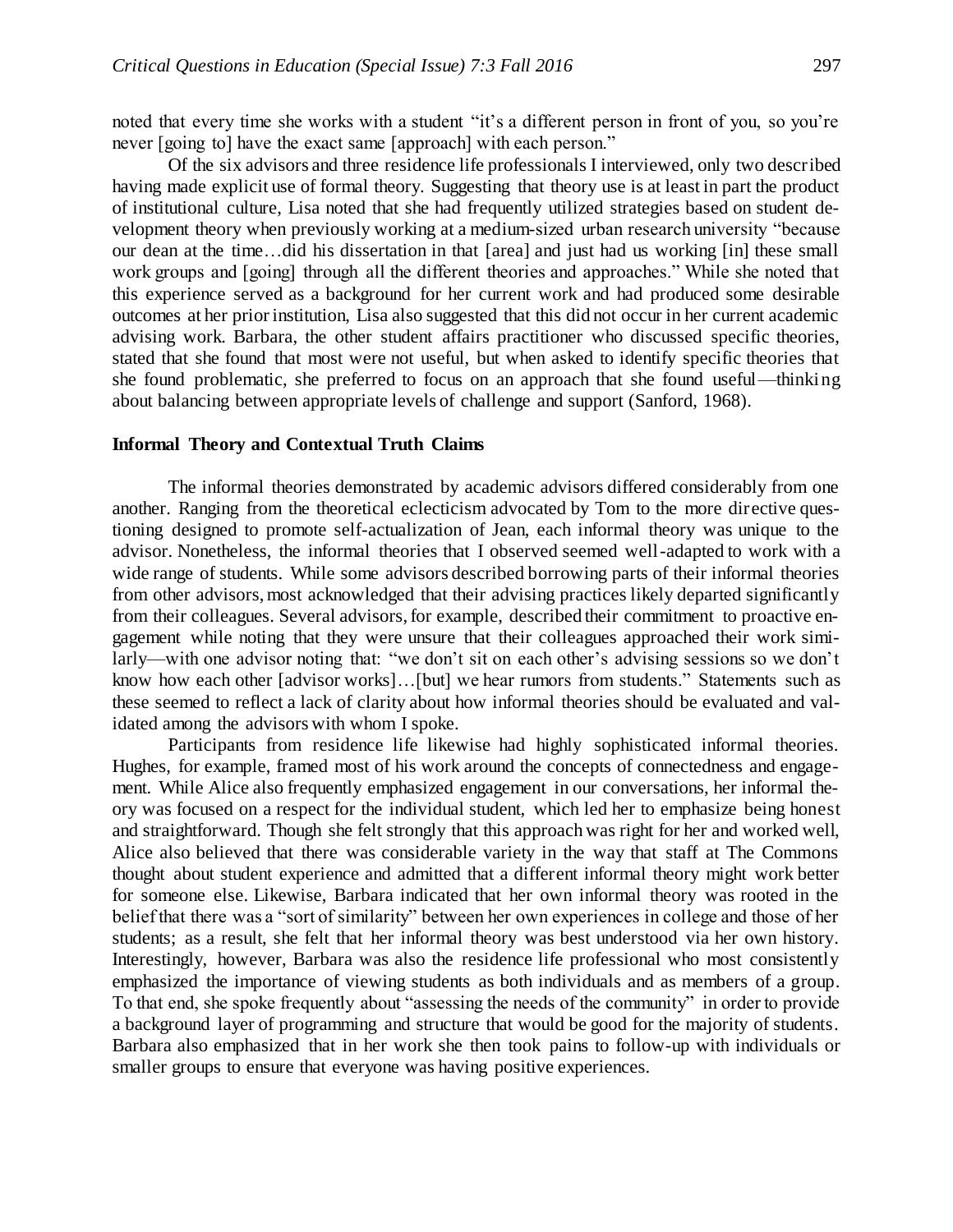Informal theories were frequently based on elements of existing scholarship but rarely on the wholesale application of formal theory. For example, some advisors referred directly to recent empirical research as they described the guiding concepts employed in their research. Marie, for example, referenced research on "millennials" emerging from demography when describing the typical student in the School of Management and Information Technology. Tom also mentioned having consulted recent higher education scholarship and went on to indicate that his understanding of student experience was structured by some of his own attempts to answer questions about the students with whom he worked via original research. More often than not, however, the role of guiding concepts was made clear not by an abstract discussion of theory itself but in the way that advisors spoke about how they addressed specific student experiences.

Across both sites, Nevitt Sanford's (1968) description of the role of challenge, support, and readiness in student experience was the most frequently employed guiding concept. It was unclear whether this application was attributable to the research itself, its widespread diffusion, or an understanding derived from experience. Barbara, for example, began every interaction with a student that I observed by asking about classes and "everything else." When I asked her why she did so, she indicated that she needed to know "where they are, how they're doing" in order to know how best to respond. A short time later, when responding to my statement of a tentative model of student learning and development, she indicated that being able to accurately gauge a student's current mental state was essential because "the presence of something challenging [causes] the reflection, it promotes the learning" that is the goal of her practice. Without challenge, she notes, there is no impetus for change.

Regardless of where the concept emerged from, however, these guiding concepts structured their work with students. Linda, for example, described her work as a careful balance of "hand holding," and "making sure that you're supporting whatever growth [a student is] engaged in" based in part on the student's progression through the College of Management and Information Technology. Finally, Tom suggested the important role that readiness plays in structuring a student's response to offered support—noting that: "Sometimes you have to encourage students more than once. Sometimes it's like a broken record with students."

Described in greater detail above, Jean's use of structured questions to promote reflection is also consistent with the dialectical push-and-pull nature of student affairs work rooted in a conception of challenge and support. Jean's advising practice was also consistent with Tom's belief that sometimes a "broken record" approach with students could be beneficial. During the sessions that I observed with Jean, she would frequently present a piece of information, ask a question about it, present the information again in another form, ask the student to respond to it, and then conclude the session by recapping all of the salient information. In follow-up conversations, Jean mentioned that she would occasionally also summarize the information for the student via email. Though she expressed uncertainty as to how well this information was received by students, it is a behavior entirely consistent with Sanford's (1968) contention that there is an appropriate level of support for each readiness level. Her work provided information in multiple forms, accessible to students of varying levels of developmental readiness.

Others also noted that they adjusted the level of support that they provided depending on the maturity of the students with whom they were working. In our interview, Marie depicted her work as an evolving partnership wherein students are asked to take increasing levels of responsibility for their education and their decisions—going on to state that the goal is to "try to help them with decision-making, not…make decisions for them." Similarly, Lisa described first-year stu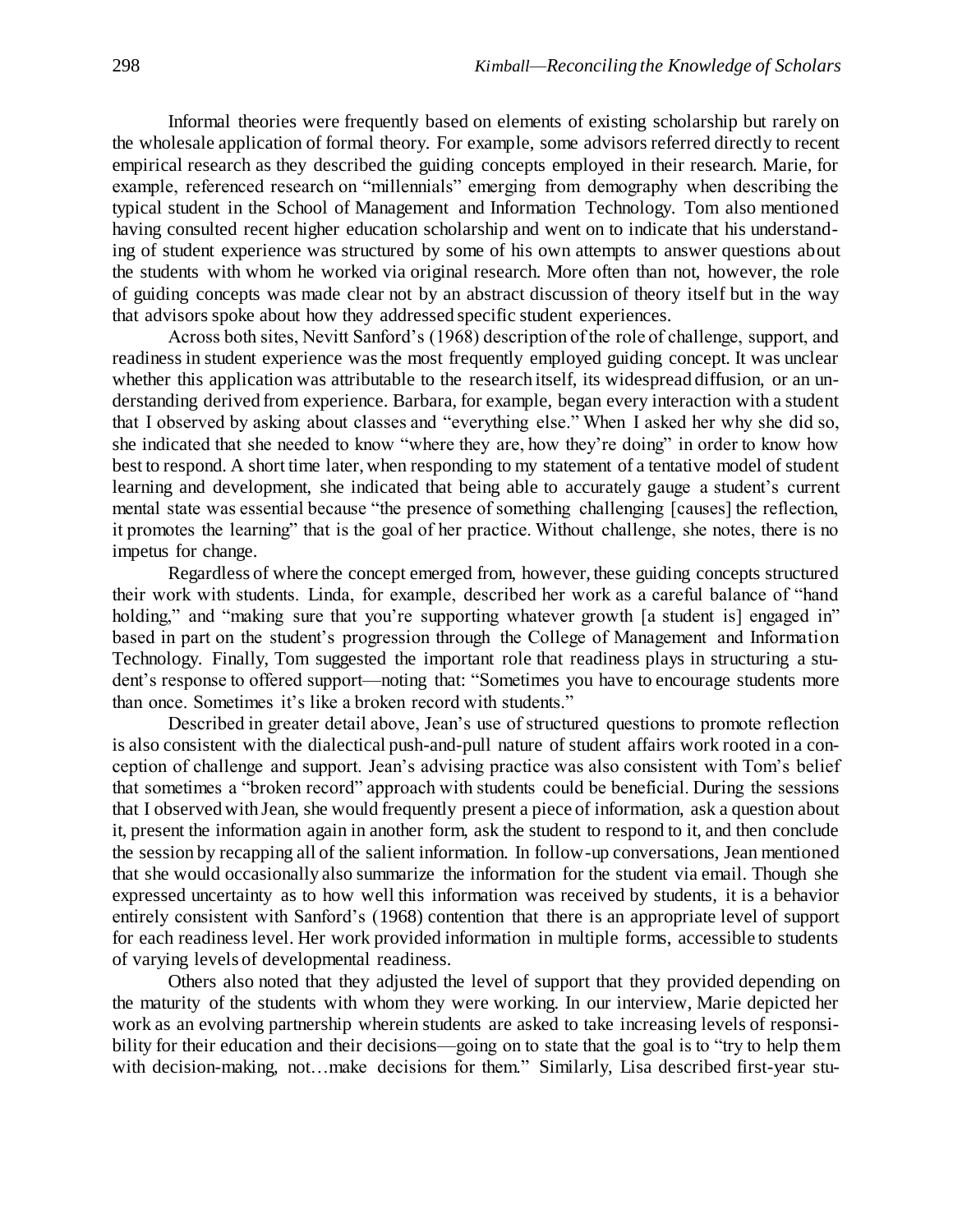dents as having relatively high support needs; an interim step where they learned how to be successful at the School of Management and Information Technology; and finally, a dramatically reduced need for support in the students' final years at Central University.

Most of the guiding concepts employed by the academic advisors focused on the uniqueness of the individual student. Building on the concept of engagement described above, Lisa tried to approach every student as an individual, explaining that each student experienced their developmental trajectory in a different way—saying that "growth and development is different for every individual." Meanwhile, Brenda described the advising process thusly: "it's about them figuring out what they should do, and…guiding them [to do] so." While these are the clearest statements regarding the role of the individual, all the participants suggested at some point that the advising process had to be tailored to the needs of the students with whom they were working.

As part of the second interview protocol, I asked participants to respond to three or four scenarios based on common student experiences encountered by practitioners at Central University. Neither the residence life professionals nor academic advisors responded to these questions using formal theory. However, all the responses confirmed the crucial role played by informal theories. Most of these informal theories were based on guiding concepts derived from, influenced by, or otherwise similar to key elements of student learning and development theory. For instance, Tom noted that when he was struggling to find an approach that would work for a student he often fell back on engagement literature and focused on increasing a student's sense of connection to Central University. Likewise, Linda stated that her default response for a student struggling to adjust socially would be to "get them engaged in a community." Marie expanded on that concept noting that an environment as large as Central University "can be as big or small as you want…it is a big place but…getting involved in clubs and organizations and getting to know your faculty…getting involved in some things that you're interested" can reduce the environment to a manageable human scale. Alice and Hughes—both residence life professionals—echoed this sentiment.

In thinking about informal theory, the advisors I spoke with articulated two levels of intervention—one at the group level and one at the individual level. At the group level, advisors seek to foster engagement by introducing students to affinity groups. Again, Linda notes that she "just [tries] to get them engaged in a community." To start, these communities may be based on a student's social identity— Linda stated, for example, that she might recommend that a Catholic student join the Newman Society—but participants consistently suggested the importance of broadbased engagement strategies. Brenda described her engagement work as "a multi-step process" involving a discussion of the transition to college, student interests, and a shared search for involvement opportunities.

#### **Uncertain Knowledge**

As noted in the "Extended Case Analysis as Research Design" section, ECA regards the researcher as the instrument for the production of findings, and to that end, I was intentional in my use of reflexive strategies throughout the process of data collection. Originally trained as a postpositivist social scientist, when I examined my fieldnotes, I found myself surprised by the frequency and extent to which I described a powerful need to validate the thinking of the participants with whom I worked. Throughout my research, I have come to know them as bright, capable, and experienced practitioners. In my fieldnotes, however, I found that I had frequently been asked to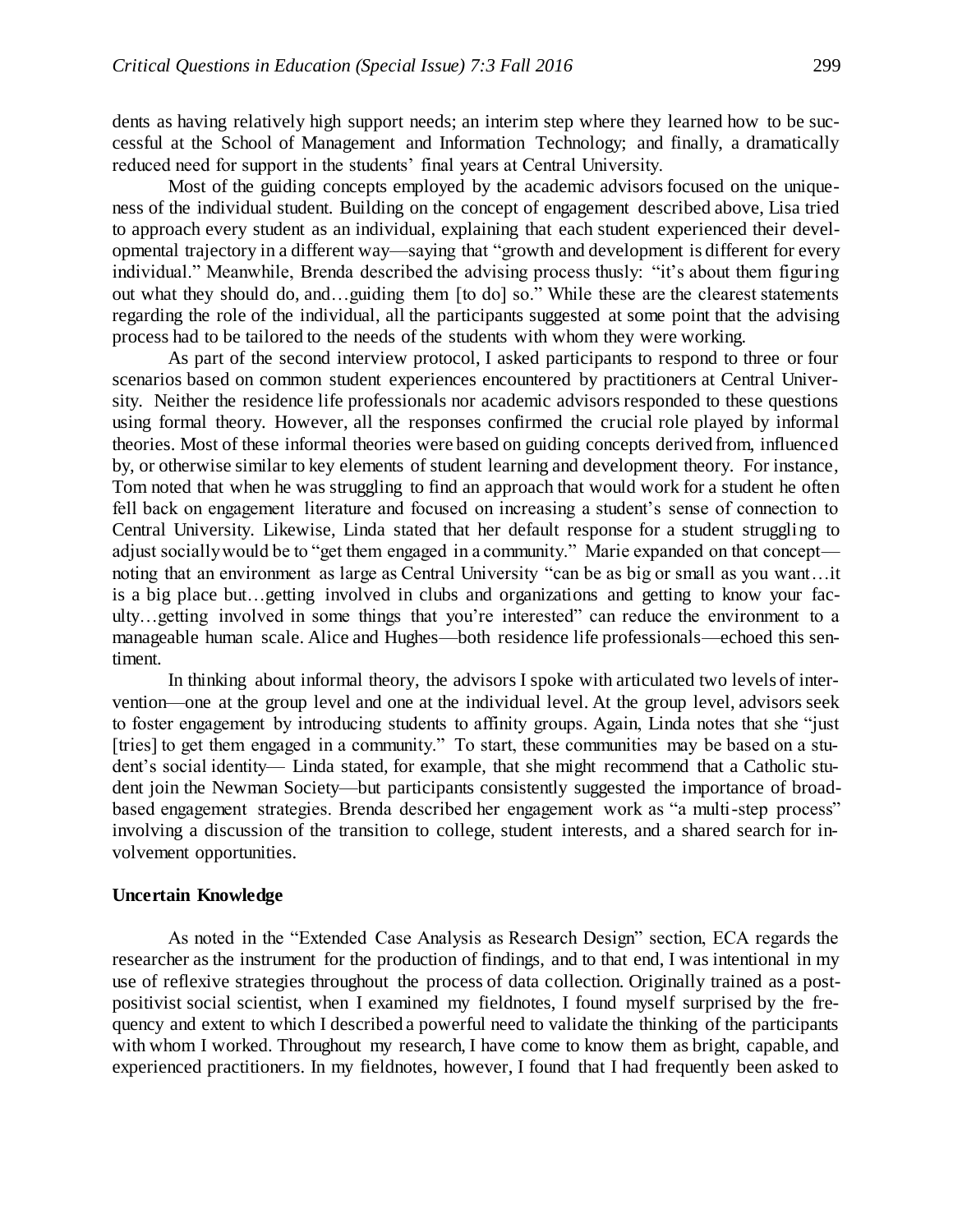respond to questions from participants about whether their answer was "correct"—a reflexive observation that departed from routine questions from participants about whether an answer sufficiently addressed a topic to meet my needs. This time, however, comments from participants were designed to gauge the accuracy of their responses. Many of these interactions occurred during the participant observation rather than interview component of my study, so I have relatively few verbatim excerpts elaborating these exchanges. However, interview transcript did capture several that demonstrate this pattern.

For example, after thoughtfully describing how a student might gain greater self-confidence, an academic advisor somewhat ironically said: "I am not sure of that answer. It is probably a combination of things, I guess, with most people; right?" Another was self-deprecating—stating that "hopefully I've given you…valuable information." Yet another expressed frustration at my questioning: "I never know if I'm answering your questions. I know there's no right or wrong answer, but I don't know if they're addressing what you want to hear." More broadly, though, this study offered participants the opportunity to hear their own words back from the mouth of someone that they considered a scholar. The words of one academic advisor capture this best: "You actuall y made me think about things that I hadn't…certainly, they're in my head, but I hadn't verbalized…when you verbalize something, it's like holy cow, like a light bulb went off." Paradoxically, my aspiration—like that of any ethnographer—was simply to do justice to the richness and wisdom that I found in the site of my research. The words in which that participant found wisdom were, in fact, her own.

# **Discussion**

Through its use of ECA and CPPE, this study offers important insight into the study of knowledge production. That is to say, this study reveals not just the experiences of higher education administrators but also establishes a research strategy for similar future work. ECA uses a critical theoretical lens both to select appropriate problems and predict the scenarios likely to be encountered in fieldwork (Burawoy, 1998). It also relies on the reflexive judgments of the researcher to surface discrepant observations through interaction with local experts and to "extend" the existing theory-base by proposing modifications to it to account for the observed divergences. The newly extended theory can then be further evaluated via additional research more in keeping with normative social science. While ECA has been previously used to study topics such labor organizations and community-based educational programs (Burawoy, 1991), it remains seldom used among educational researchers.

Likewise, CPPE is seldom cited as an epistemological orientation by social scientists despite its focus on providing solutions to human problems based on human solutions (Rorty, 1999). CPPE holds that truth claims are produced without reference to broader essentialist forms and are instead the product of contextual, value-laden judgments about which truth claims are useful in explaining the norm-governed world as individuals encounter it (Rorty, 1991). While its connection to the theory-to-practice problem described in this paper is clear, CPPE has more far-reaching uses. Its focus on context is fundamentally consistent with broader constructivist orientations held by many qualitative researchers but also lays bare any lingering pretension to objectivity. As a result, CPPE provides badly needed critical engagement with theory that could help qualitative researchers to anchor their work to social reality without reverting to post-positivism's objectivity or slipping into a post-modernism's uncertainty.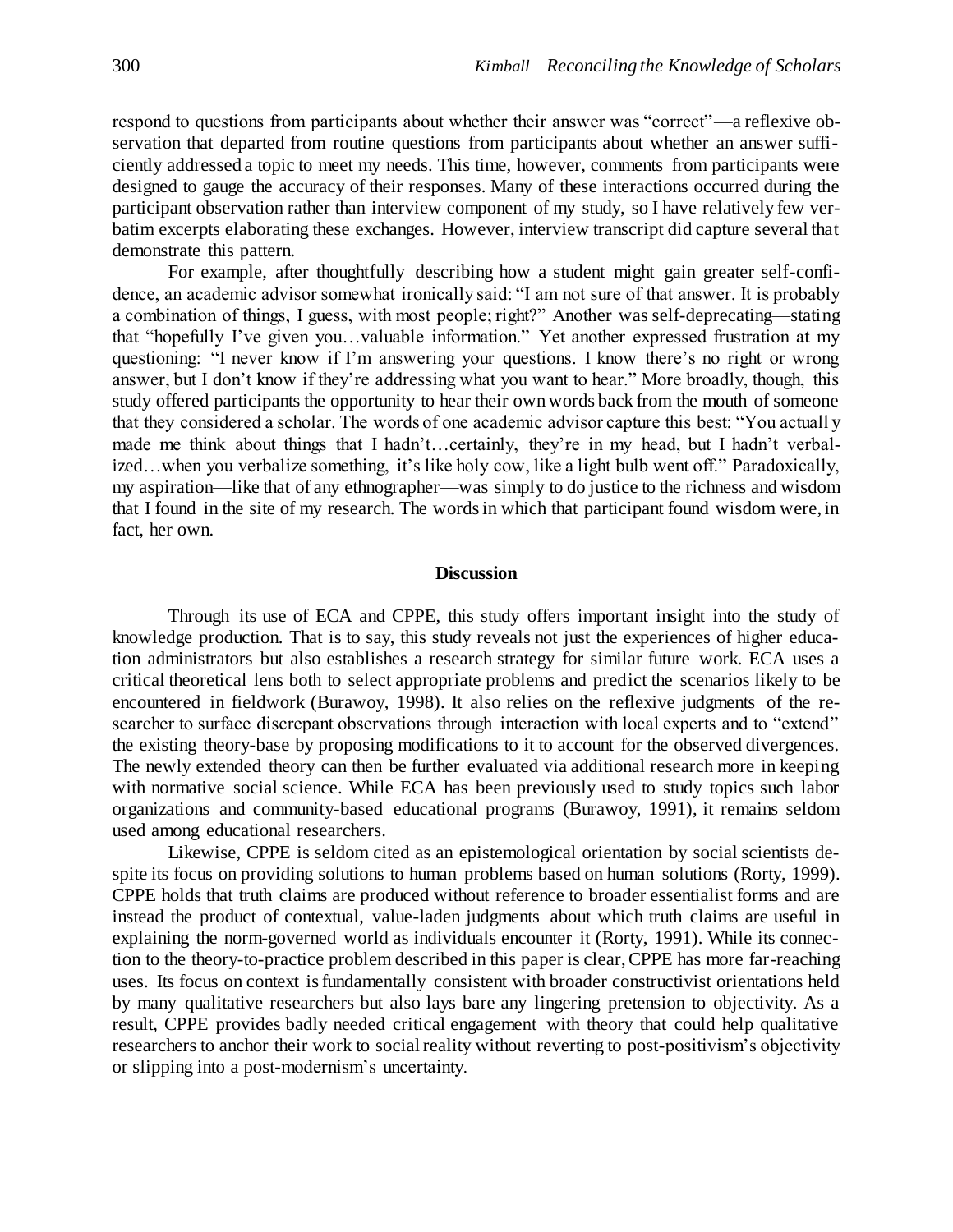Importantly, this paper not only makes claims regarding the relevance of ECA and CPPE, it also demonstrates their relevance by producing empirical findings. In so doing, it provides an example of how future work might unfold. Literature suggests that there is a problematic connection between theory and practice: we produce formal theories because we presume them to be generally true, but even if they are generally true, they are not universally applicable. In this extended case study, practitioners do not appear to utilize formal theory to guide their practice directly. Instead, they produce informal theories that they use to guide practice. Combining practitioner experience and guiding concepts derived from formal theories, these informal theories can become quite sophisticated and when they take into account institutional context, they seem likely to promote desirable student outcomes. This understanding confirms portions of Reason and Kimball's (2012) theory-to-practice model while complicating others.

Every one of the participants in this study had a clear set of informal theories that they employed to construct their practices, but few found scholarly theories useful. As such, despite the fact that most participants had formal training in higher education or a related field, many did not see the clear connection between formal and informal theory as proposed by Parker (1977) and reaffirmed by Reason and Kimball (2012). In fact, the lack of apparent connection led one participant to label formal theory as "horseshit." At its most useful, scholarly theory was seen as a form of background—akin to ambient noise, pleasant to have but not entirely necessary. Consequently, this study demonstrated limited empirical support for the first theoretical prediction derived from Reason and Kimball (2012), which stated: "practitioners will use formal theory." A more accurate, pragmatically-oriented understanding of formal theory usage would hold that practitioners will utilize formal theory if and when it is more useful to them to do so than the alternative model of student experience—including those offered by informal theory.

This study also suggests that the lack of formal theory usage did not negatively impact the sophistication with which practitioners thought about their work or the experiences that they created for students. Instead, as Love (2012) suggests, they embraced informal theory. However, findings also suggest that the dismissal of formal theory is not inevitable. The majority of participants seemed influenced by what Reason and Kimball (2012) call "guiding concepts." Responding to the call for engaged scholarship set forth by Bensimon (2007) and Kezar (2000), there is no reason that scholarship cannot focus both on the production of formal theory as it always has as well as application via these guiding concepts. Using this approach preserves the very real advantages of rigor and generalizability inherent in our current system of theory production as articulated by both Bensimon (2007) and Evans and Guido (2012). However, it also meets the need for contextualized knowledge claims proposed by the second theoretical prediction derived from Reason and Kimball (2012): "practitioners will create contextualized knowledge claims." And indeed, this study demonstrated that these contextualized knowledge claims were frequently produced. Consistent with the third theoretical prediction derived from Reason and Kimball (2012), it also found that contextualized knowledge claims varied from person-to-person.

Existing literature also treats at least some types of theory (e.g., informal and implicit theory) as a form of knowledge production. Consistent with the fourth theoretical prediction of Reason and Kimball (2012), this study provides limited empirical evidence of this production process and thereby hints at variation over time. However, as noted above, most participants regarded formal theory as having less utility than contextualized knowledge claims. Informal theory did evolve over time as suggested by Love (2012) and Reason and Kimball (2012), and with this evolution, the use to which informal theory was put could be seen to shift as well. As one advisor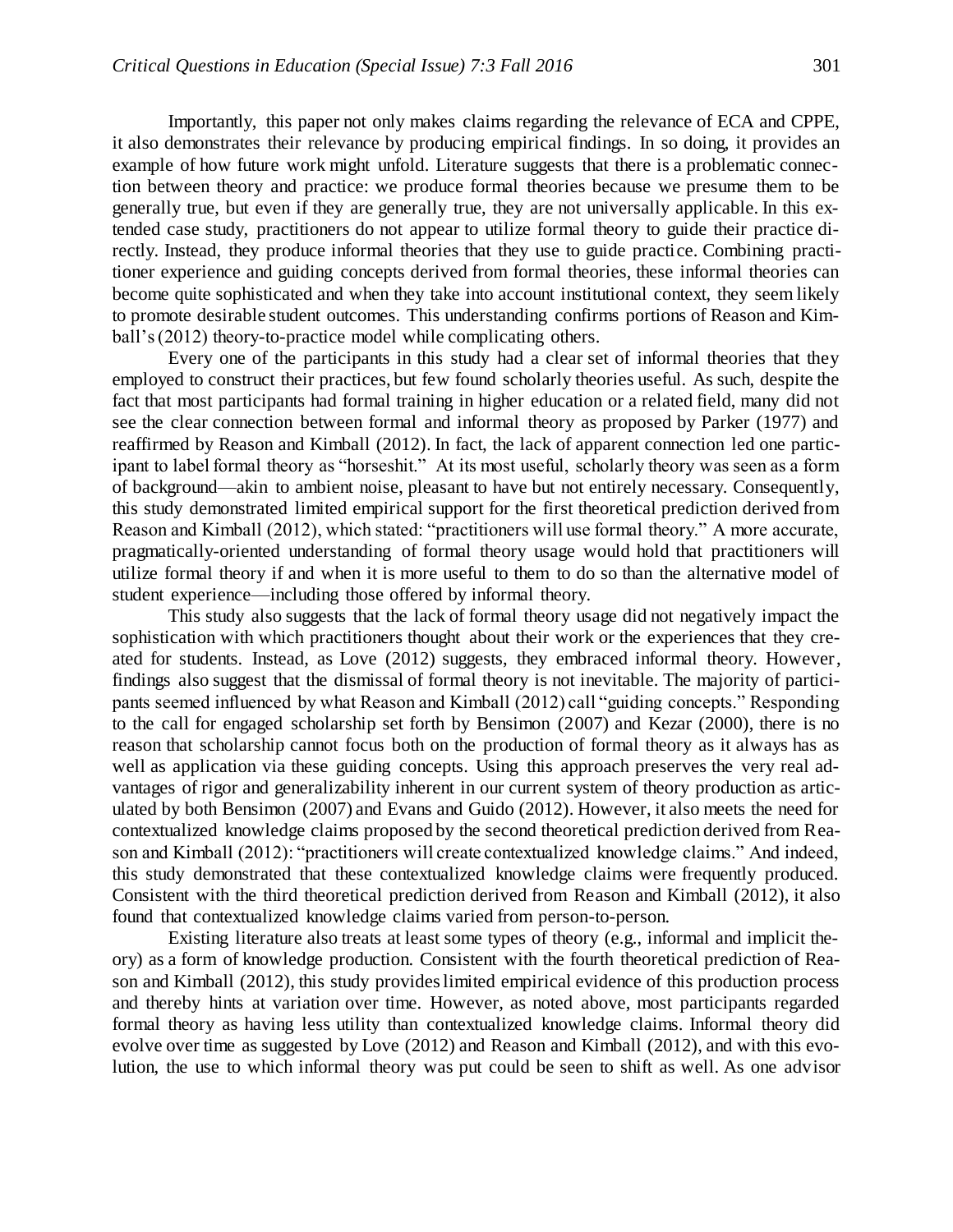noted, each interaction with a student could foster a whole new understanding of student experience. That led to an ever-changing lexicon of strategies for practice whereas the same dynamism was not found for formal theory. Consequently, the fourth theoretical prediction might be revised to read: the nature and use of contextualized knowledge claims will change over time as practitioners seek to refine their understanding. Once again consistent with the tenets of CPPE, the way that practitioners describe this understanding is most typically use-oriented: that is, they seek to refine their understanding in order to alter their practice.

In addition to testing these four theoretical predictions, this paper also offers broader insight into the politics and possibilities of knowledge construction in student affairs. As described above, an incidental finding revealed that many participants were uncomfortable when asked to position themselves as arbiters of what theory was and whether it was true. Not only did they seek to conform to my expectancies as a researcher, they also simply wanted to know whether they were right. This finding suggests that practitioner knowledge may be undervalued by scholars at present. However, research methods that are widely-used at present do not do a particularly good job moving between scholarly knowledge, expert judgment, and empirical data. Consequently, the empirical findings from this study begin to bend back again to the more conceptual ones: there is a pressing need for the methodological tools offered by ECA and for the epistemological insights offered by CPPE.

## **Implications**

This study offers both empirical and conceptual implications pertaining to the use of a critical, theory-engaged methodology in educational research. One of the clearest implications for this study concerns the relationship between formal and informal theory. While many scholarly texts focus on the rigor and generalizability of a formal theory, practitioners draw "guiding concepts" from these texts eclectically. The theory-to-practice conversion would be facilitated by greater attention by scholars to the possible ways that the formal theories they propose will be repurposed by practitioners. Rather than relying on participants or secondary literature to produce them, guiding concepts should become a key part of the way that scholars present formal theory. This implication echoes Kezar's (2000) suggestion that practitioners will read higher education scholarship only when they can see it as a representation and extension of their work. It will also ensure that formal theories are interpreted by practitioners as scholars intend per Evans and Guido (2012). More publication outlets that emphasize the publication of works accessible to practitioners yet structured by careful attention to various types of theory would facilitate this process. While this implication is most tightly connected to empirical findings when framed as limited to publication venues focused on student affairs, there seems little doubt that critical engagement with theory would likewise be beneficial in other areas of educational research.

Another clear implication concerns the connection between practice and student experience. Participants repeatedly suggested the importance of both of their own experiential knowledge and the experiential knowledge of students. Since student affairs practice is principally concerned with the creation of student experiences designed to foster learning and development, the field could benefit from greater attention to assessing whether their practices actually produce the experiences for which they are designed. This implication echoes Bensimon's (2007) warning that we ought to be attentive to whether we are producing the outcomes that we set out to create. In this regard, one of the most significant limitations of this study was the inability to include studentlevel research data. Future work should investigate the extent to which the expert judgments of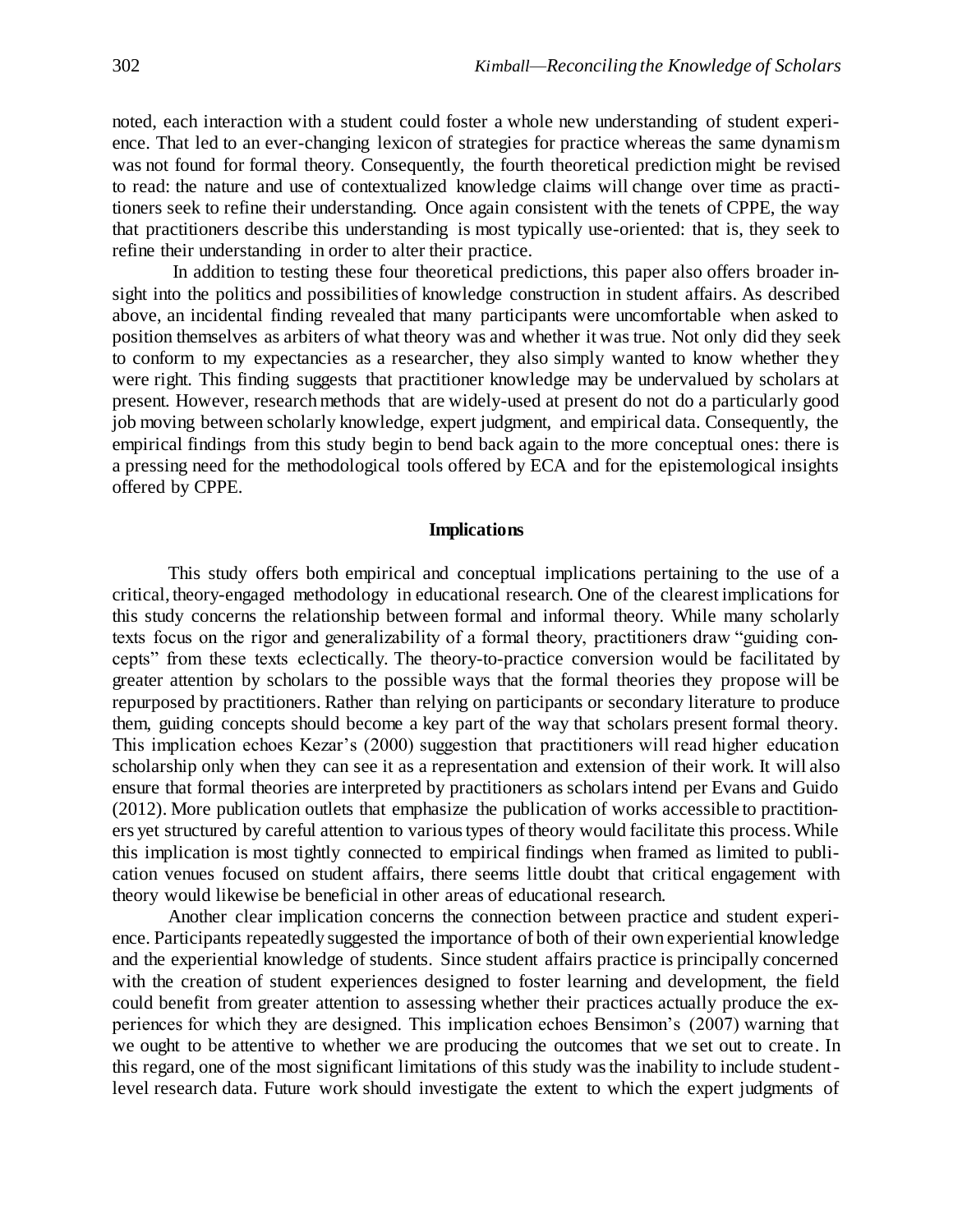practitioners actually capture student experiences. This form of reflexivity has broad implications throughout critical educational research wherein good practice is predicated on the ability to identify and address unintended consequences of hidden assumptions, biases, and beliefs. To that end, a regular component of reflexive practice should include assessment and self-evaluation activities designed to structure thinking about the field of praxis uniting practice and experience.

Another major implication of this study concerns how this empirical research might be produced. Study participants consistently sought affirmation of their ideas and perspectives. As Love (2012) has indicated, this stems in part from the seeming difficulty in reconciling personal experience with scholarly knowledge. ECA (Burawoy, 1991; 1998; 2009)—the utility of which is demonstrated by this paper's empirical findings—provides a means for accomplishing this reconciliation. The expert knowledge of practitioners represents a meaningful supply of information about student learning and development that could be harnessed to determine how formal theories might be revised on an ongoing basis. To capture this information, practitioners must be wellversed in formal theory, reflexive practice, and research techniques. However, producing highlytrained scholar-practitioners and honoring the knowledge that they possess might lead to both more accurate formal theory and more carefully considered informal theories. In this process, ECA can be useful because of its utility in connecting informal and formal theories through a shared set of methodological epistemological assumptions. And in turn, we can produce more practice-oriented scholarship and more theory-informed practice. Once again, there seems little reason to believe that this implication would not apply equally well in other areas of critical, theory-engaged educational research.

Perhaps the most important implication of this study is simply the importance of asking critical questions and using theory to help understand the results. Findings from this study demonstrate the potential for the application of critical, theory-engaged methodologies in educational research. Critical post-pragmatism offers an epistemological lens suitable for the exploration of the multiple competing truth claims that exist in many educational realms—not just in student affairs practice. Meanwhile, extended case analysis allows theories to be held up to the lens of focused empirical observations—and to offer suggestions for how these same theories might be reconstructed based on discrepant findings. Using both a critical post-pragmatist epistemology and extended case analysis provides a critical, theory-engaged methodology that can be used both to produce new empirical findings and to challenge underlying assumptions about social reality.

## **References**

- Alvesson, M., & Sköldberg, K. (2009). *Reflexive methodology: New vistas for qualitative research*. Los Angeles, CA: Sage Publications.
- Argyris, C., & Schon, D. A. (1974). *Theory in practice: Increasing professional effectiveness.* San Francisco, CA: Jossey-Bass.
- Bensimon, E. M. (2007). The underestimated significance of practitioner knowledge in the scholarship on student success. *The Review of Higher Education*, *30*(4), 441–469.
- Bernard, H. R., & Ryan, G. W. (2010). *Analyzing qualitative data: Systematic approaches*. Los Angeles, CA: Sage Publications.
- Bloland, P. A., Stamatakos, L. C., & Rogers, R. R. (1994). *Reform in student affairs: A critique of student development.* ERIC Counseling and Student Services Clearinghouse. Greensboro, NC: University of North Carolina at Greensboro.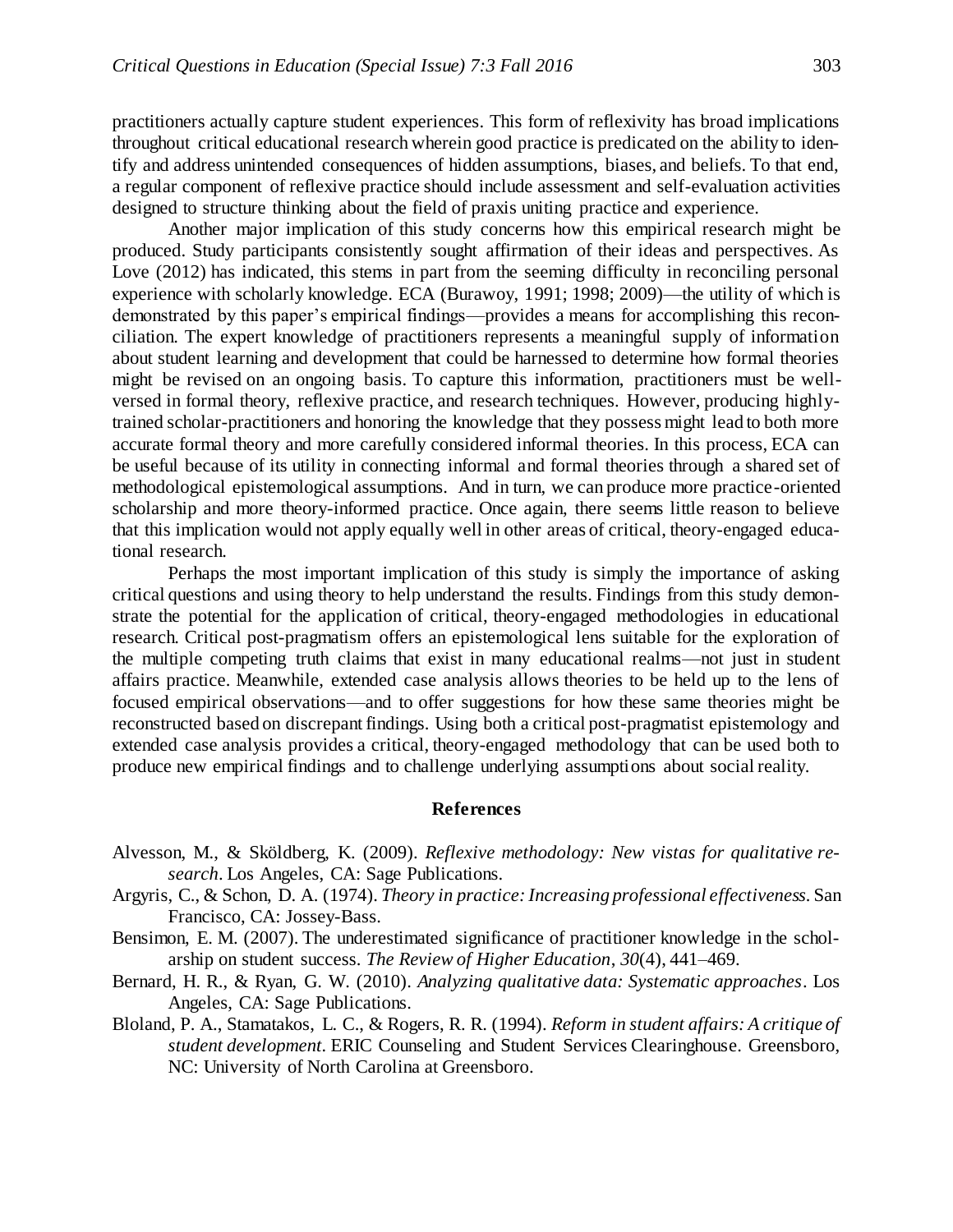- Bourdieu, P. (1977). *Outline of a theory of practice* (R. Nice, Trans.). New York, NY: Cambridge University Press. (Original work published in 1971).
- Burawoy, M. (1991). *Ethnography unbound: Power and resistance in the modern metropolis*. Berkeley, CA: University of California Press.
- Burawoy, M. (1998). The extended case method. *Sociological Theory, 16*(1), 4-33.
- Burawoy, M. (2009). *The extended case method: Four countries, four decades, four great transformations, and one theoretical tradition*. Berkeley, CA: University of California Press.
- Eliasoph, N., & Lichterman, P. (1999). "We begin with our favorite theory…": Reconstructing the extended case method. *Sociological Theory*, *17*, 228–234.
- Evans, N. J., & Guido, F. M. (2012). Response to Patrick Love's "informal theory": A rejoinder. *Journal of College Student Development, 53*(2), 192–200.
- Feyerabend, P. (2010). *Against method* (4<sup>th</sup> ed). New York: Verso Books (Original work published in 1975).
- Fine, A. (1996). *The shaky game: Einstein, realism, and the quantum theory* (2<sup>nd</sup> ed). Chicago, IL: University of Chicago.
- Geertz, C. (1973). *The interpretation of cultures: Selected essays*. New York, NY: Basic Books.
- George, A. L., & Bennett, A. (2005). *Case studies and theory development in the social sciences*. Cambridge, MA: The MIT Press
- Giddens, A. (1984). *The constitution of society: Outline of the theory of structuration*. Berkeley, CA: University of California Press.
- Habermas, J. (1973) *Theory and practice*. (J. Viertel, Trans.). Boston, MA: Beacon Press. (Original work published in 1963).
- James, W. (1981). *Pragmatism: A new name for some old ways of thinking*. Indianapolis, IN: Hackett Publishing (Original work published in 1907).
- James, W. (1978). *The meaning of truth: A sequel to "pragmatism"*. Cambridge, MA: Harvard University Press (Original work published in 1909).
- Jeffrey, B., & Troman, G. (2004). Time for ethnography. *British Educational Research Journal*, *30*(4), 535–548.
- Keller, G. (1998). Does higher education research need revisions? *Review of Higher Education, 21*(3), 267-278
- Kezar, A. J. (2000). Higher education research at the millennium: Still trees without fruit? *The Review of Higher Education*, *23*(4), 443-468.
- Kimball, E. & Ryder, A. (2014). Using history to promote reflection: A model for reframing student affairs practice. *Journal of Student Affairs Research & Practice*, 51(3), 298-310.
- Kuhn, T. S. (1996). *The structure of scientific revolutions* (3rd ed.). Chicago, IL: University of Chicago Press (Original work published in 1962).
- Love, P. (2012). Informal theory: The ignored link in theory-to-practice. *Journal of College Student Development*, *53*(2), 177–191.
- Maxwell, J. A. (2005). *Qualitative research design: An interactive approach* (2nd ed.). Los Angeles, CA: Sage Publications
- Morrill, W., Oetting, E., & Hurst, J. (1974). Dimensions of counselor functioning. *Personnel and Guidance Journal, 52*, 354-359.
- Murchison, J. (2010). *Ethnography essentials: Designing, conducting, and presenting your research*. San Francisco, CA: Jossey-Bass.
- Parker, C. A. (1977). On modeling reality. *Journal of College Student Personnel*, *18*, 419–425.